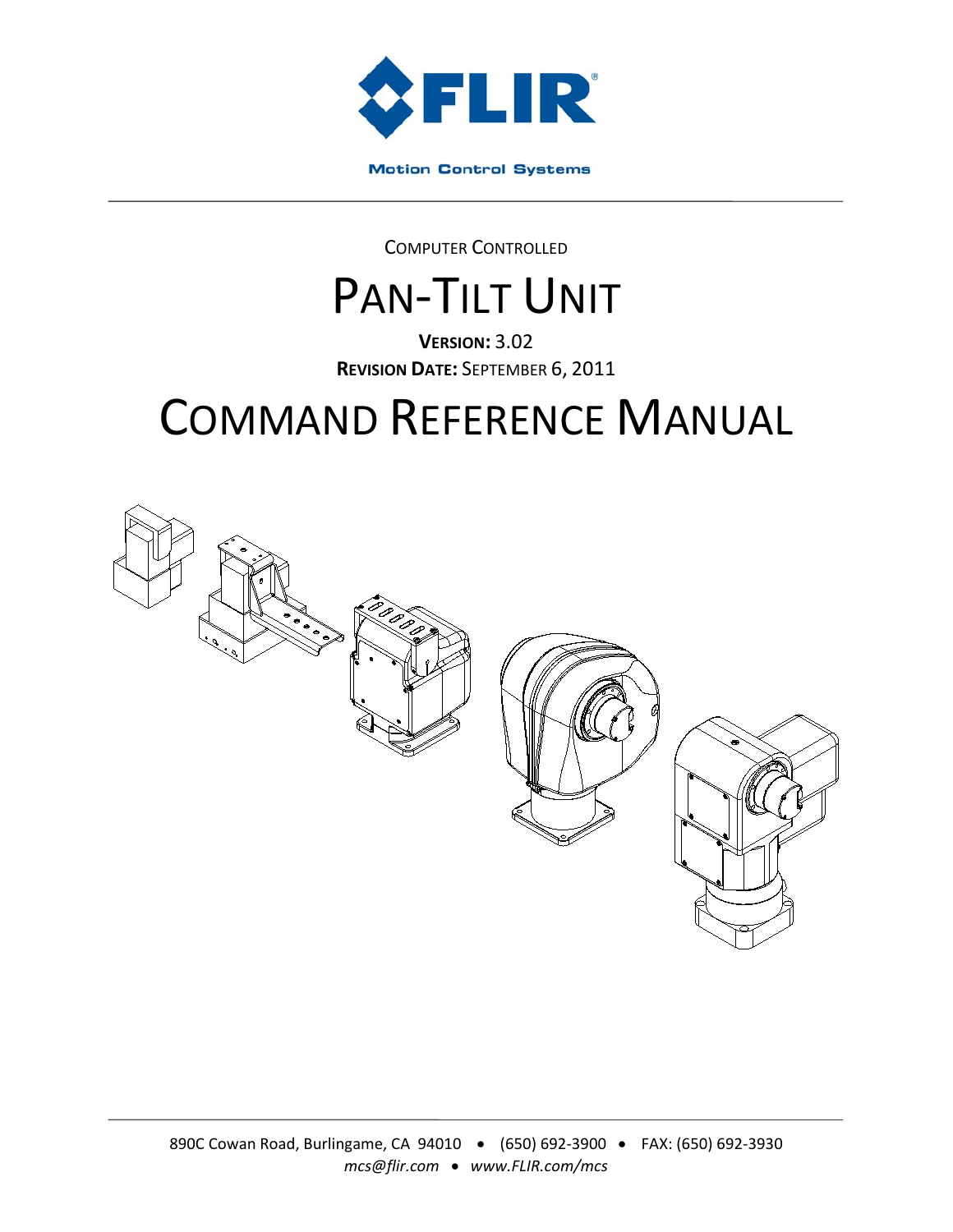Pan‐Tilt Unit Command Reference Manual, August 3, 2011

©1991, 2011 by FLIR Motion Control Systems, Inc., 890C Cowan Road, Burlingame, California 94010, (650)692‐3900, FAX: (650)692‐3930, www.FLIR.com/mcs.

All rights reserved. Protected under numerous U.S. Patents including 5463432 and 5802412, and patents pending. No part of this book may be reproduced, stored in a retrieval system, or transcribed, in any form or by any means, electronic, mechanical, photocopying, recording, or otherwise, without the prior written permission of FLIR Motion Control Systems, Inc.

The information in this manual is subject to change without notice and, except for the warranty, does not represent a commitment on the part of FLIR Motion Control Systems. FLIR Motion Control Systems cannot be held liable for any mistakes in this manual and reserves the right to make changes.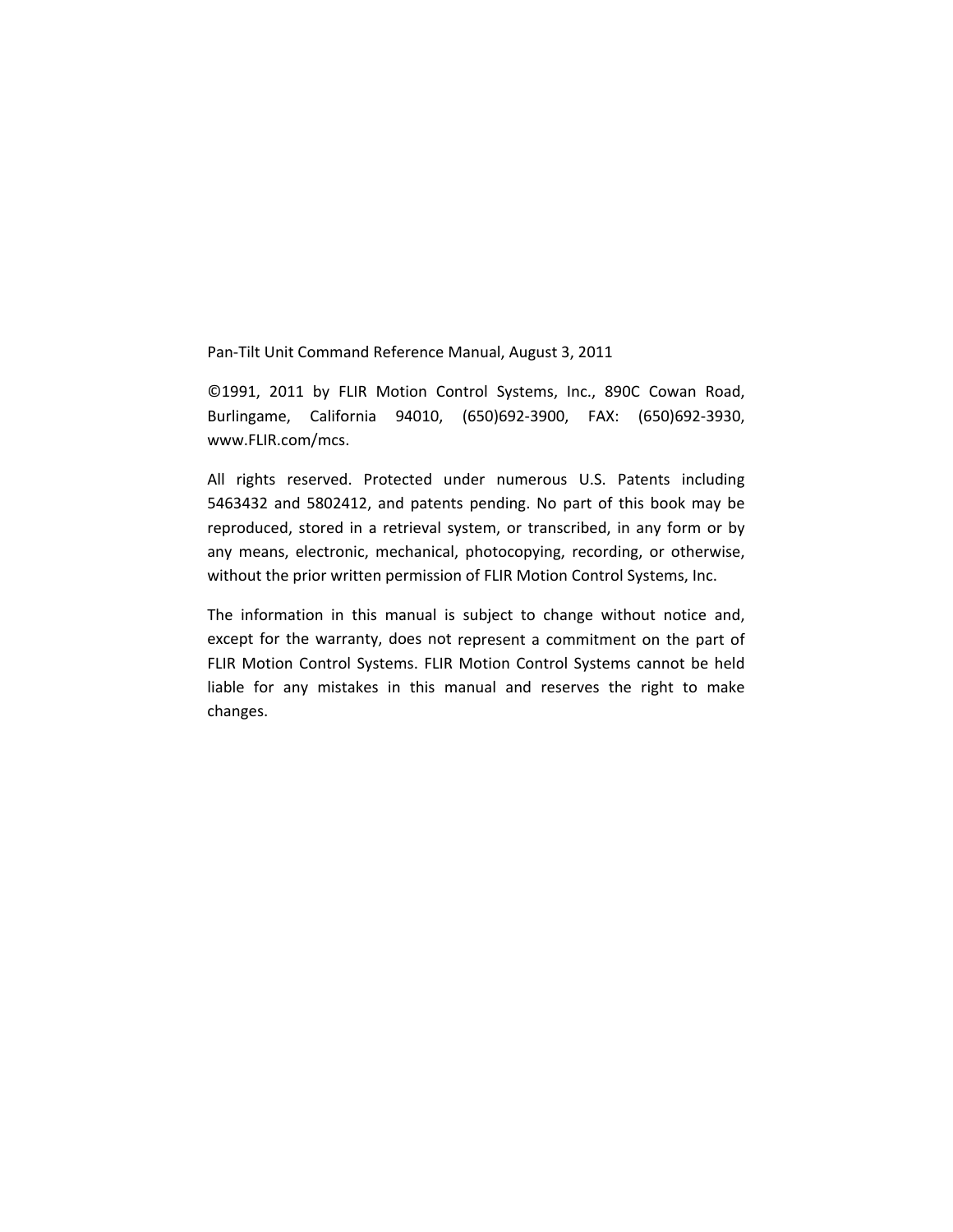# **Table of Contents**

| 1.             |      |  |  |  |  |  |
|----------------|------|--|--|--|--|--|
| 2.             |      |  |  |  |  |  |
| 3.             |      |  |  |  |  |  |
| 4.             |      |  |  |  |  |  |
|                | 4.1  |  |  |  |  |  |
|                | 4.2  |  |  |  |  |  |
|                | 4.3  |  |  |  |  |  |
|                | 4.4  |  |  |  |  |  |
|                | 4.5  |  |  |  |  |  |
|                | 4.6  |  |  |  |  |  |
|                | 4.7  |  |  |  |  |  |
|                | 4.8  |  |  |  |  |  |
|                | 4.9  |  |  |  |  |  |
|                | 4.10 |  |  |  |  |  |
|                | 4.11 |  |  |  |  |  |
| 5.             |      |  |  |  |  |  |
|                | 5.1  |  |  |  |  |  |
|                | 5.2  |  |  |  |  |  |
|                | 5.3  |  |  |  |  |  |
|                | 5.4  |  |  |  |  |  |
|                | 5.5  |  |  |  |  |  |
|                | 5.6  |  |  |  |  |  |
| 6.             |      |  |  |  |  |  |
|                | 6.1  |  |  |  |  |  |
| 7 <sub>1</sub> |      |  |  |  |  |  |
|                | 7.1  |  |  |  |  |  |
|                | 7.2  |  |  |  |  |  |
| 8.             |      |  |  |  |  |  |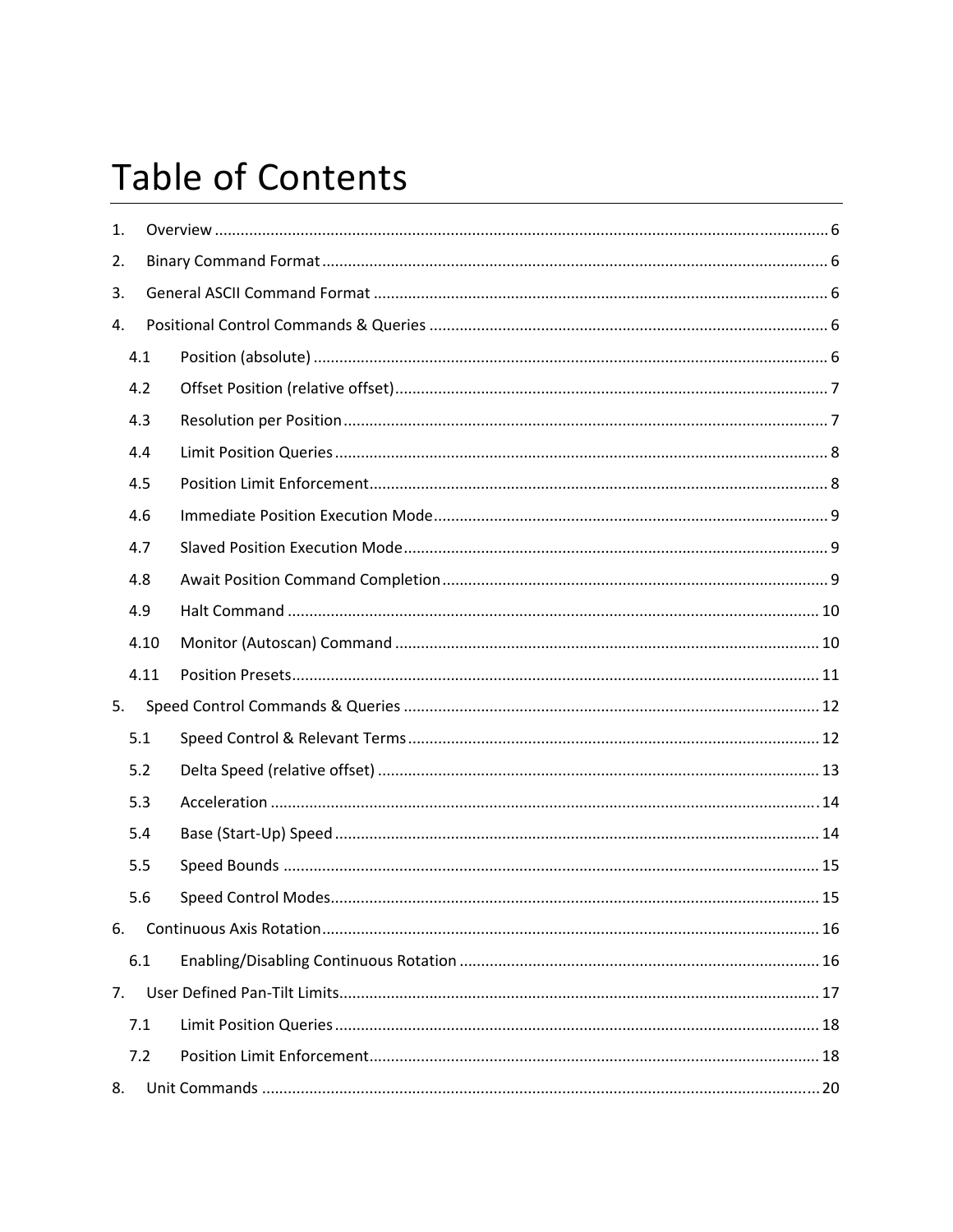| 8.1  |  |  |
|------|--|--|
| 8.2  |  |  |
| 8.3  |  |  |
| 8.4  |  |  |
| 8.5  |  |  |
| 8.6  |  |  |
| 9.   |  |  |
| 9.1  |  |  |
| 9.2  |  |  |
| 10.  |  |  |
| 10.1 |  |  |
| 11.  |  |  |
| 11.1 |  |  |
| 11.2 |  |  |
| 11.3 |  |  |
| 11.4 |  |  |
| 12.  |  |  |
| 12.1 |  |  |
| 13.  |  |  |
| 13.1 |  |  |
| 13.2 |  |  |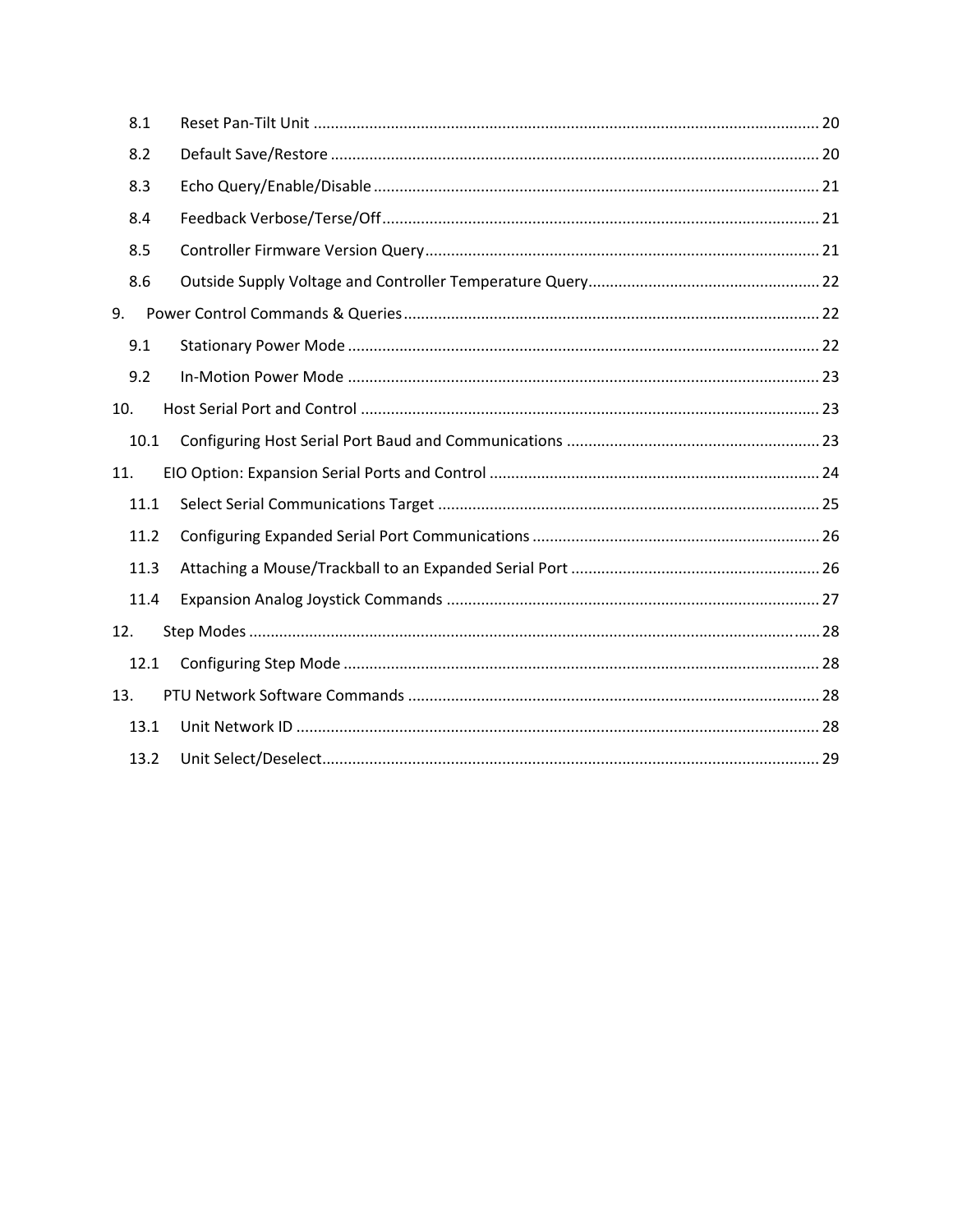# Table of Figures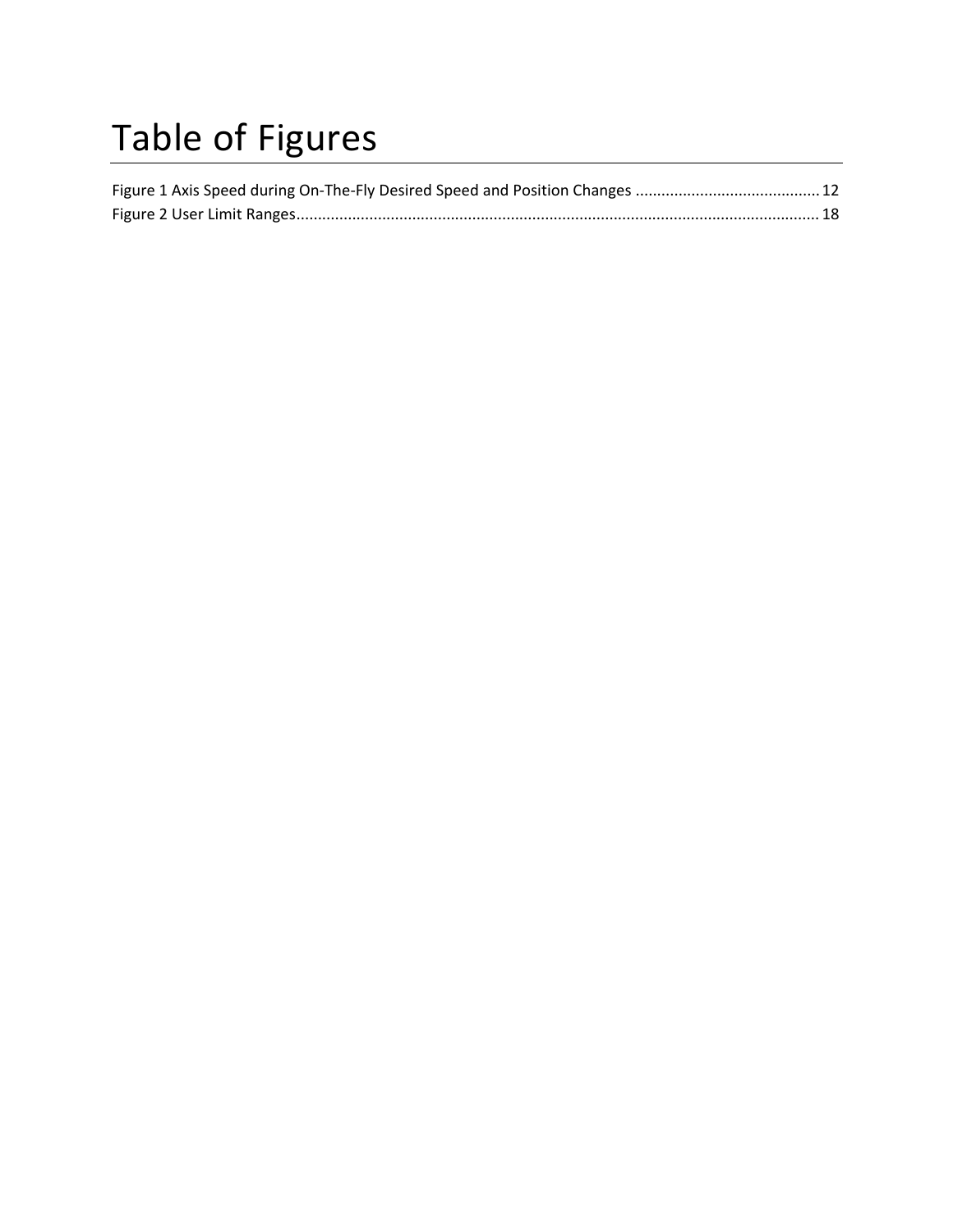# **1. Overview**

This document describes the pan‐tilt unit command set. Each command has a section that provides a brief functional description, a format (syntax) description, examples, and related topics. When controlling the pan‐tilt unit from a terminal, a complete menu of pan‐tilt commands can be obtained by entering the character "?". All FLIR Motion Control Systems Products support this command set, and where commands vary between products, look at the description for the command to determine if it is supported.

# **2. Binary Command Format**

A C Programmer's Interface (model PTU‐CPI) is available for higher bandwidth binary communications between a host computer and the PTU controller.

# **3. General ASCII Command Format**

When describing the format (syntax) of pan-tilt commands, the following conventions are adopted:

- Commands issued to the pan‐tilt unit (*e.g.*, typed in by you) are shown in bold.
- Input characters may be in upper or lower case (we show them in upper case for presentational consistency)
- A delimiter (<delim>) can be either a space ("") or a carriage return (<CR>).
- A successfully executed command returns "\*<CR>". Successful query execution returns "\* <QueryResult><CR>". Command execution failure returns "! <ErrorMessage><CR>". A pan axis limit hit asynchronously returns "! P" and a tilt axis limit hit asynchronously returns  $^{\prime\prime}$ ! T''.

# **4. Positional Control Commands & Queries**

# **4.1 Position (absolute)**

## Description

Specify or query the absolute pan or tilt axis position. Desired positions can be changed on-the-fly without waiting for previous position commands to complete.

## Syntax

| Query current absolute pan position:  | PP <delim></delim>                      |
|---------------------------------------|-----------------------------------------|
| Set desired absolute pan position:    | PP <position><delim></delim></position> |
| Query current absolute tilt position: | TP <delim></delim>                      |
| Set desired absolute tilt position:   | TP <position><delim></delim></position> |
|                                       |                                         |

#### Example

The following sends the pan axis to the left, waits, then sends it to the right: **PP-2500** \*

```
A *
```
**PP** \* Current Pan position is -2500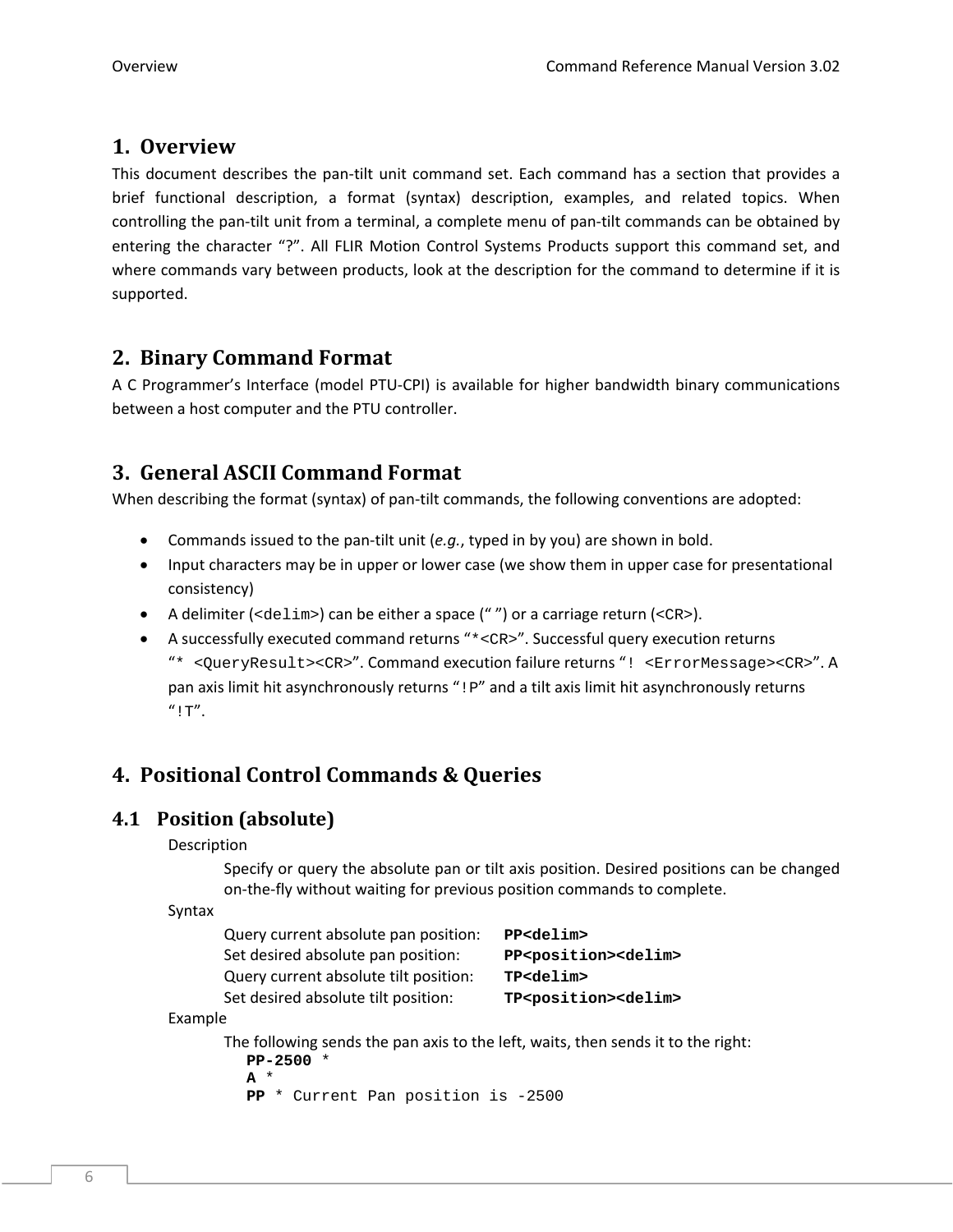**PP2500** \* **A** \* **PP** \* Current Pan position is 2500

Related Topics

- **Position (relative offset and desired position queries): See Section 4.2**
- **Position resolution (units): See Section 4.3**
- **Position limits: See Section 4.4**
- **Position execution modes: See Sections 4.6, 4.7 and 4.8**
- **Position limit enforcement modes: See Section 4.5**

# **4.2 Offset Position (relative offset)**

Description

Specify desired axis position as an offset from the current position, or Query the current axis position. Desired offset positions can be changed on‐the‐fly without waiting for previous position commands to complete.

Syntax

Query desired pan position: **PO<delim>** Set desired offset pan position: **PO<position><delim>** Query desired tilt position: **TO<delim>** Set desired offset tilt position:  $TO<$ position><delim>

Example

The following sends the pan axis to position -500, then sends it 1500 positions to the left:

```
PP-500 * 
A * 
PO * Current Pan position is -500 
PO1500 * 
A * 
PP * Current Pan position is 1000
```
Related Topics

- **Position resolution (units): See Section 4.3**
- **Position limits: See Section 4.4**
- **Position execution modes: See Sections 4.6, 4.7 and 4.8**
- **Position limit enforcement modes: See Section 4.5**

# **4.3 Resolution per Position**

Description

Query returns the axis resolution per position moved (in seconds/arc).

Syntax

Query pan resolution: **PR<delim>** Query tilt resolution: **TR<delim>**

#### Example

Resolution can be determined by:

**PR** \* 92.5714 seconds arc per position

1 sec arc = 1°/3600 = 0.0002778°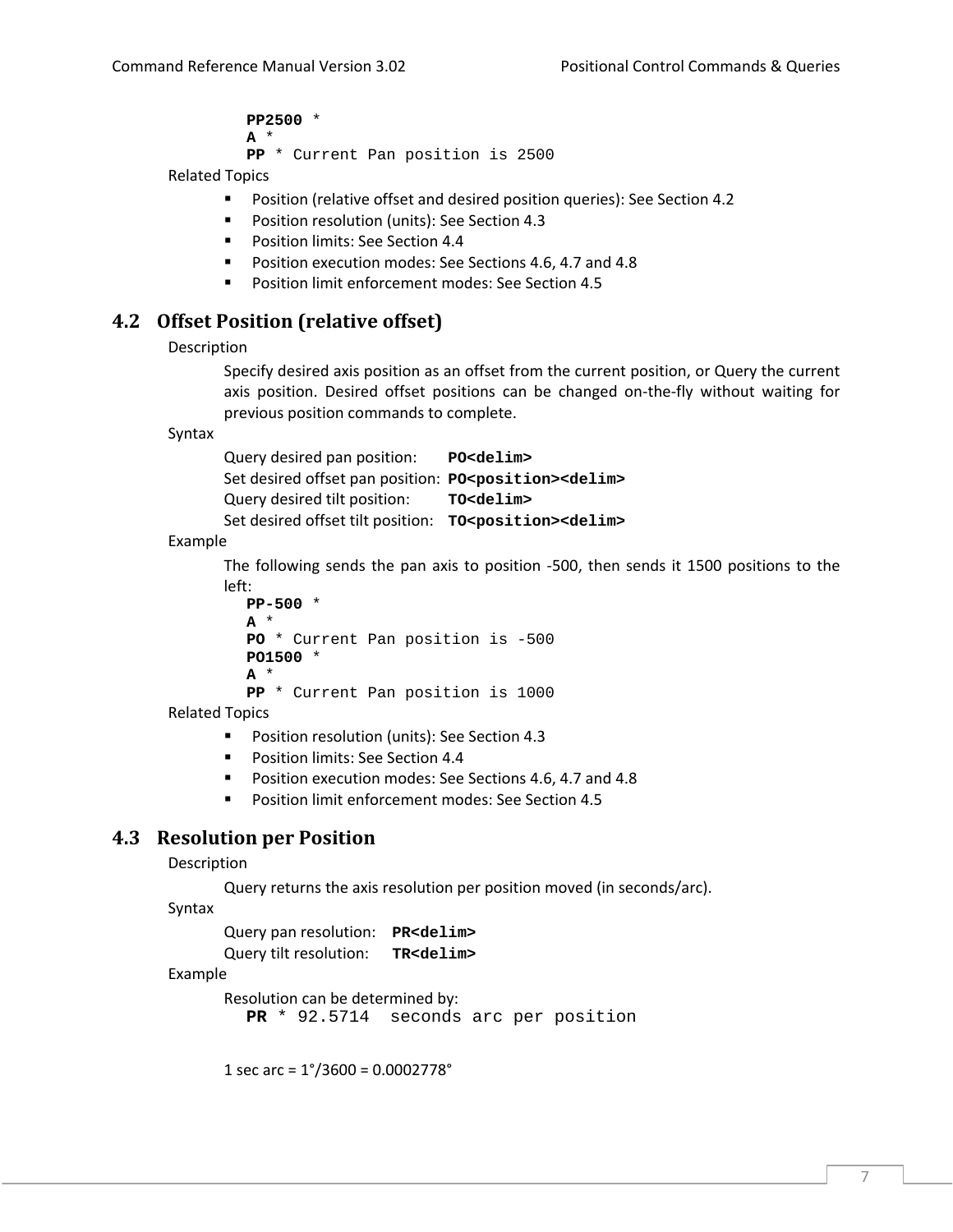So one position (92.5714 seconds arc) is 92.5714 sec arc \* 0.0002778° = 0.02572°. Thus,

to pan 21.3° left requires a relative move of 21.3°/0.02572  $\approx$  828 positions, yielding the

following command:

**PO828** \*

Related Topics

**Step Modes: See Section 12** 

## **4.4 Limit Position Queries**

Description

Queries return the axis position bounds determined upon unit reset.

Syntax

| Query minimum pan position: PN <delim></delim> |                    |
|------------------------------------------------|--------------------|
| Query maximum pan position: PX <delim></delim> |                    |
| Query minimum tilt position:                   | TN <delim></delim> |
| Query maximum tilt position:                   | TX <delim></delim> |
|                                                |                    |

Example

```
R * 
PN * Minimum Pan position is -3090 
PX * Maximum Pan position is 3090 
TN * Minimum Tilt position is -907 
TX * Maximum Tilt position is 604 
LE * 
PP3200 ! Maximum allowable Pan position is 3090
```
Related Topics

- **Position resolution (units): See Section 4.3**
- Achieving larger axis bounds: See Section 7.2

## **4.5 Position Limit Enforcement**

**LD** \*

Description

Determines whether position commands beyond the detected pan axis limits are allowable. The default is pan position limits are enabled *(i.e.,* enforced).

When limits are enabled, commands outside of the limits return an error message and are not executed. In enabled limit mode, limits are only reached when the unit has lost synchrony and this error condition requires a unit reset (see Section 4.5.1). When a limit is reached, a "!P" is printed to the host serial port to indicate that the pan axis limit was hit.

When larger operational pan ranges are required, the limits may be disabled. Positional pan commands outside the limits are not rejected when limits are disabled.

Syntax

|         | Query current pan position limit mode: L <delim></delim> |                                     |                    |  |  |                    |  |                                                    |
|---------|----------------------------------------------------------|-------------------------------------|--------------------|--|--|--------------------|--|----------------------------------------------------|
|         | Enable pan position limits:                              |                                     | LE <delim></delim> |  |  |                    |  |                                                    |
|         |                                                          | Disable pan position limits:        |                    |  |  | LD <delim></delim> |  |                                                    |
| Example |                                                          |                                     |                    |  |  |                    |  |                                                    |
|         |                                                          |                                     |                    |  |  |                    |  | L * Limit bounds are ENABLED (soft limits enabled) |
|         |                                                          | $PX *$ Maximum Pan position is 3090 |                    |  |  |                    |  |                                                    |

**PX** \* Maximum Pan position is 3090 **PP3200** ! Maximum allowable Pan position is 3090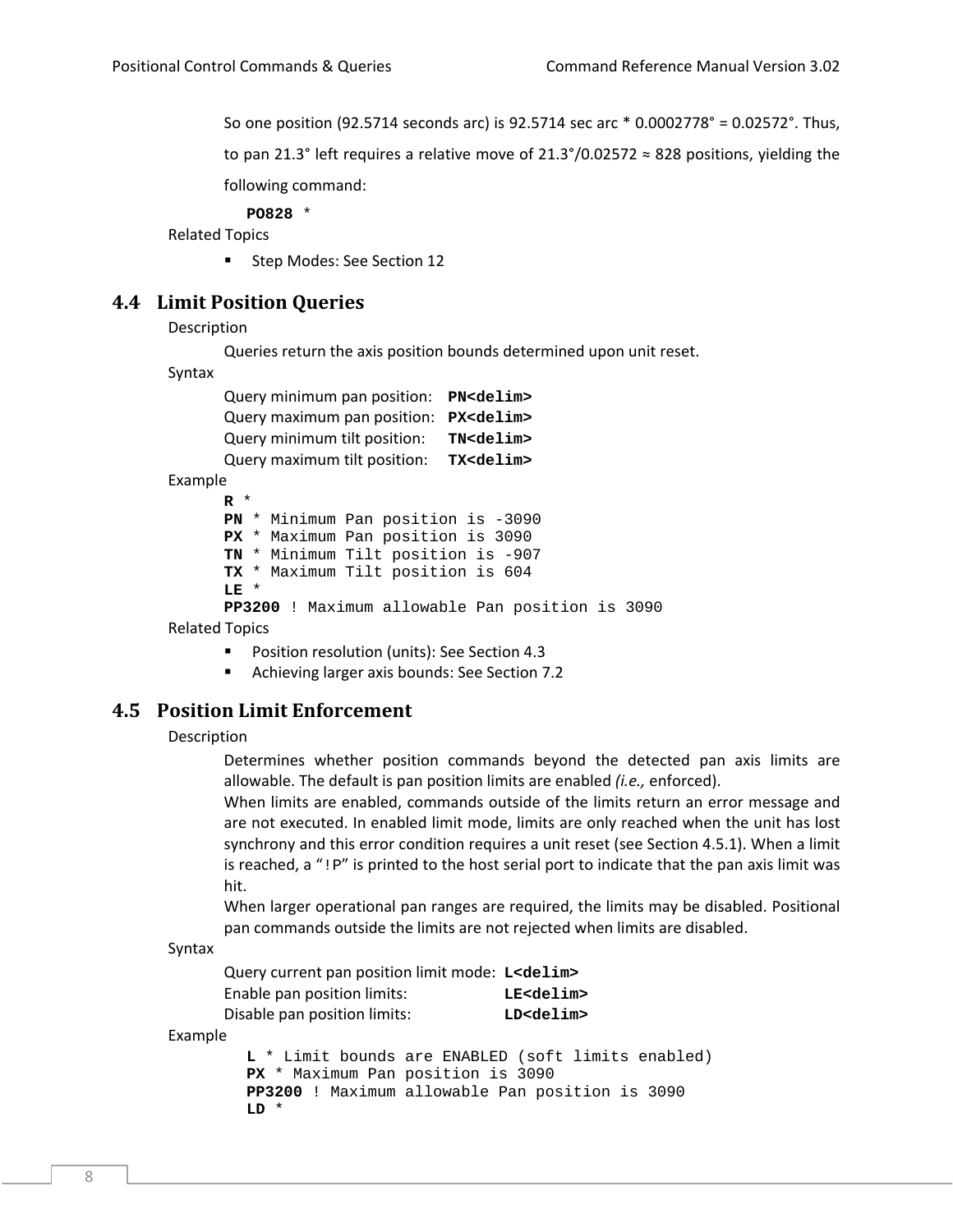**PP3200** \* **A** \* **PP** \* Current Pan position is 3200 Related Topics

**Position commands: See Sections 4.1 and 4.2** 

## **4.6 Immediate Position Execution Mode**

Description

Instructs pan‐tilt unit to immediately execute positional commands. This is the default mode.

Syntax

**I<delim>** 

Example

For the below commands, the pan axis will immediately execute the pan position command:

**I** \*

**PP1000** \*

Related Topics

Alternative slaved position execution mode: See Section 4.7

## **4.7 Slaved Position Execution Mode**

Description

Instructs pan‐tilt unit to execute positional commands only when an Await Position Command Completion command is executed (see Section 4.8) or when put into Immediate Execution Mode (see Section 4.6). This mode is useful when coordinated pan and tilt axis movements are desired.

Syntax

**S<delim>** 

Example

The following commands change the position execution mode, instruct the axes which position to achieve, and an await command causes the position commands to be executed simultaneously:

```
DR * 
S * 
PP1500 * 
TP-900 * 
PP * Current Pan position is 0 
TP * Current Tilt position is 0 
A * 
PP * Current Pan position is 1500 
TP * Current Tilt position is -900
```
Related Topics

Alternative immediate position execution mode: See Section 4.6

## **4.8 Await Position Command Completion**

Description

Awaits the completion of the last issued pan and tilt axis position commands. Used to coordinate axis motions.

Syntax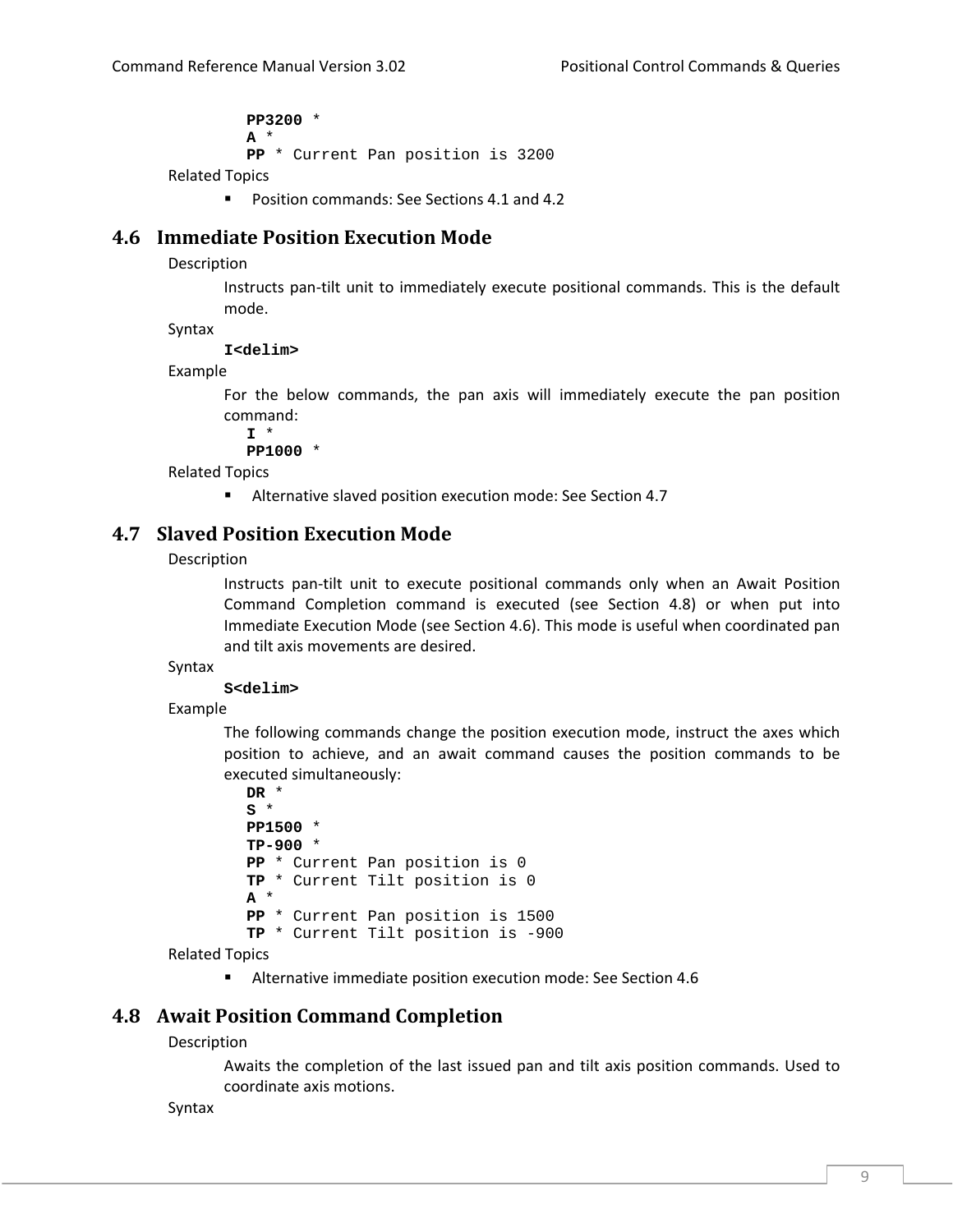### **A<delim>**

#### Example

The following commands instruct the pan axis to move to a position, then move to another position:

```
I * 
PP * Current Pan position is 0 
PP2000 * 
A * 
PP * Current Pan position is 2000 
PP0 * 
A * 
PP * Current Pan position is 0
```
In contrast, the following commands would begin to move to the first position, and before that position is reached, the next position would be moved towards (this is often called an on-the-fly position change):

```
I * 
PP * Current Pan position is 0 
PP2000 * 
PP0 *
```
Related Topics

 This command can be used for both the Immediate Position Execution Mode (see Section 4.6) and Slaved Position Execution Mode (see Section 4.7)

## **4.9 Halt Command**

#### Description

Immediately decelerates and halts pan‐tilt movement.

Syntax

| Halt all pan-tilt movement: | H <delim></delim>  |
|-----------------------------|--------------------|
| Halt pan axis movement:     | HP <delim></delim> |
| Halt tilt axis movement:    | HT <delim></delim> |

Example

| PP2500 *    |  |
|-------------|--|
| $\ast$<br>A |  |

**PP-2500** 

Then while the pan-tilt is moving, the host decides to stop immediately:

**H** \*

Related Topics

 This command can be used for both the Immediate Position Execution Mode (see Section 4.6) and Slaved Position Execution Mode (see Section 4.7)

## **4.10 Monitor (Autoscan) Command**

Description

Command defines and initiates repetitive monitoring (scanning) of the pan‐tilt. Autoscanning is immediately terminated upon receipt of a character from the host computer, and the pan‐tilt is sent to its home position.

Syntax

Initiate monitor (autoscan) in pan axis only: **M<pan pos 1>,<pan pos 2><delim>**  Initiate monitor (autoscan) in both pan and tilt axes: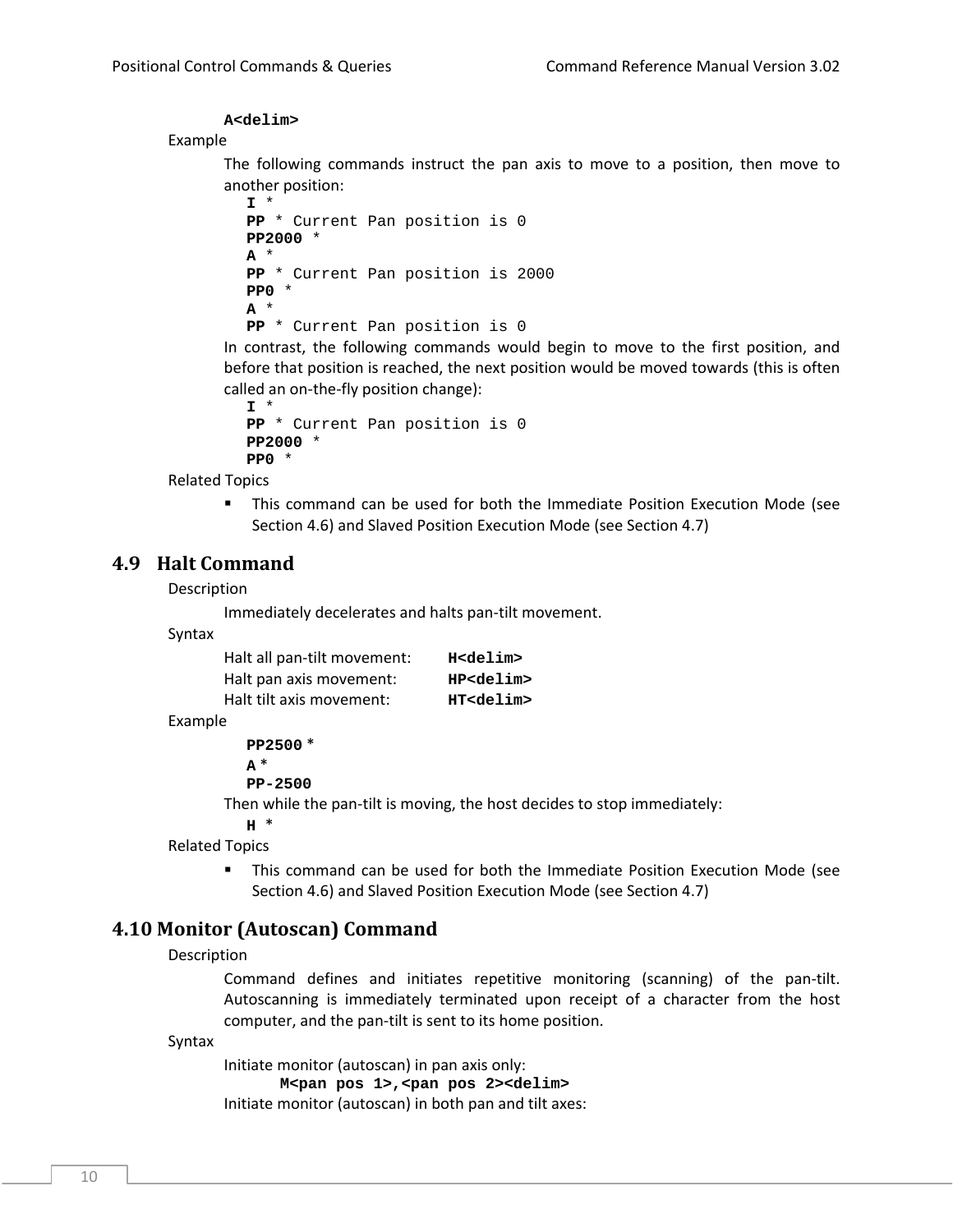**M<pan pos 1>,<pan pos 2>,<tilt pos 1>,<tilt pos 2><delim>**  Initiate last defined monitor (autoscan) command (the default at power up is pan axis only autoscan between the pan limit positions): **M<delim>**  Enable monitor (autoscan) at power up: **ME<delim>** Disable monitor (autoscan) at power up: **MD<delim>** Query monitor status at power up: **MQ<delim>** Example When executed at power up, **M** \* the pan‐tilt begins scanning between the minimum and maximum pan limit positions. **<delim>**  terminates the scanning and homes the pan‐tilt. Other monitoring command forms: **M-2500,100** \* **M-2500,100,-800,600** \* **M0,0,-300,300** \*

Related Topics

Limit Position Queries (see Section 4.4)

# **4.11 Position Presets**

Description

Position preset functionality is provided for backward compatibility with legacy CCTV applications. D300 pan‐tilt controller firmware version v2‐12‐11r2 and higher support position presets. The pan‐tilt can be commanded to a position using any of the standard motion control commands of the D300 PTU. The current pan and tilt position can be stored as a numbered "preset". The PTU can then be commanded to a previously stored preset using a new "go to preset" command. Currently set motion parameters (acceleration, base rate, etc.) apply during "go to preset" commands. Preset positions are remembered when the controller is repowered.

Syntax

```
XS<index><delim> where <index> ? [0..32]   "Set Preset"
XG<index><delim> where <index> ? [0..32]   "Goto Preset"
XC<index><delim> where <index> ? [0..32]   "Clear Preset"
```
Example

The following commands set the Pan/Tilt to position 500/400, store as preset 0, move the unit to position 600/800, and then goes back to previously stored preset 0 position.

**PP500** \* **TP400** \* **XS0** \* **PP600** \* **TP800** \* **XG0**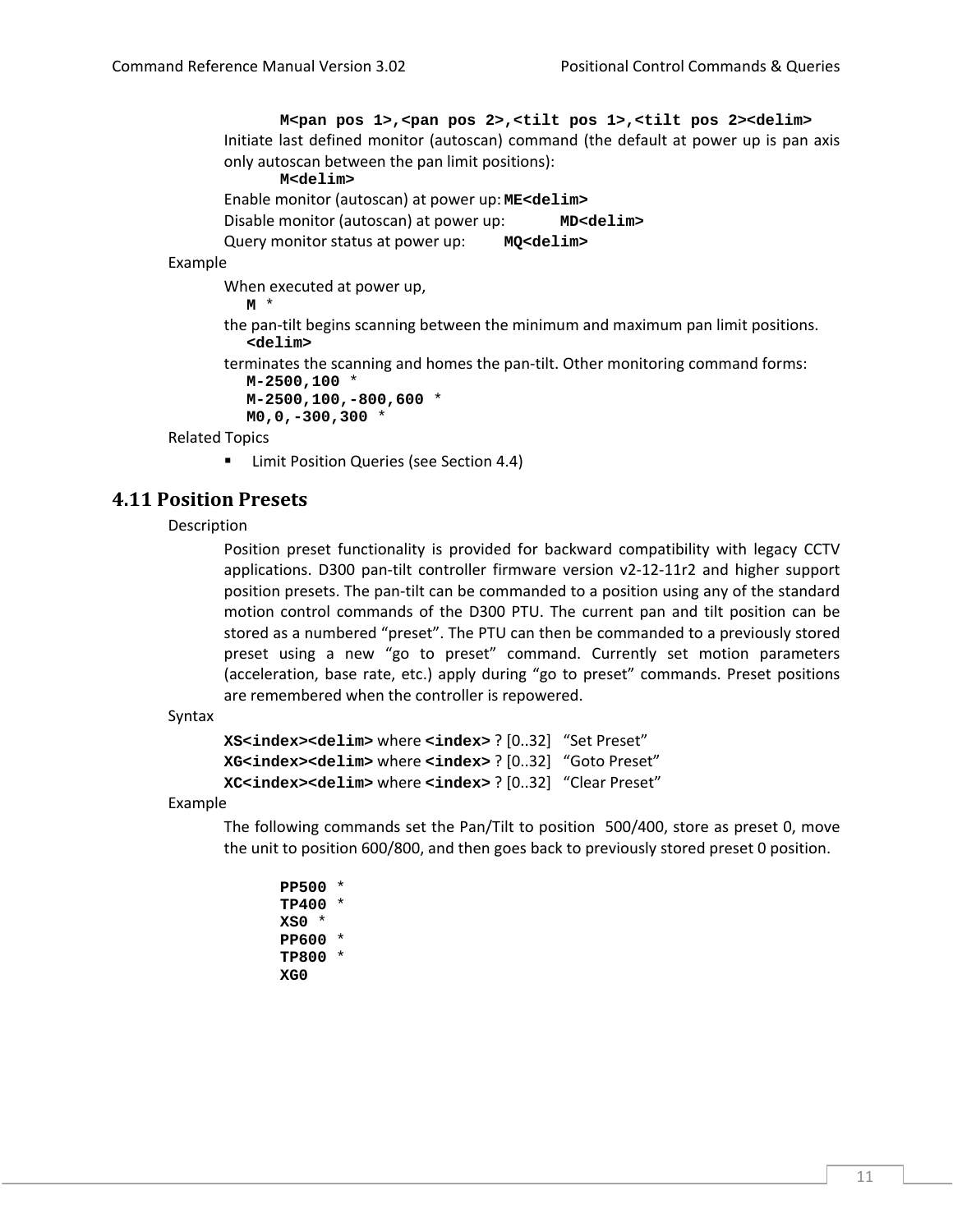# **5. Speed Control Commands & Queries**

# **5.1 Speed Control & Relevant Terms**

The Pan‐Tilt Unit provides for precise control of axis speed and acceleration. This subsection briefly describes how speed control is performed and it introduces relevant terms.

As shown in Figure 1, upper and lower speed limits determine the bounds on nonstationary pan‐tilt velocities. The base (start-up) speed specifies the velocity at which the pan-tilt axis can be started from a full stop without losing synchrony and it is more a function of the motors rather than load characteristics. Due to base speed requirements and the property that motors lose torque as speed increases, acceleration is required to achieve axis speeds above the base rate. The pan-tilt controller uses trapezoidal acceleration and deceleration for speeds above the base rate and less than the maximum allowed speed. Figure 5 shows two acceleration cases. In the first, an axis accelerates up to a desired constant speed (slew rate), then decelerates. The second case shows the case when the unit does not have sufficient time to accelerate up to the desired slew speed before the need to decelerate to the desired position.

The pan-tilt controller provides for on-the-fly position and speed changes. If the direction is changed onthe‐fly, the controller manages all deceleration, direction reversal, and acceleration to achieve the most recently specified target pan-tilt speed and acceleration rates.

Because speed, acceleration, and position are precisely controlled, you can accurately and simply predict the position attained by the pan‐tilt unit in time.



**Figure 1 Axis Speed during On‐The‐Fly Desired Speed and Position Changes**

## Speed (absolute)

## Description

Specify or query desired axis speed. Desired speed is specified in positions/ second and it can be changed on‐the‐fly. The speed specifies the rate at which the pan‐tilt moves to achieve position movement commands.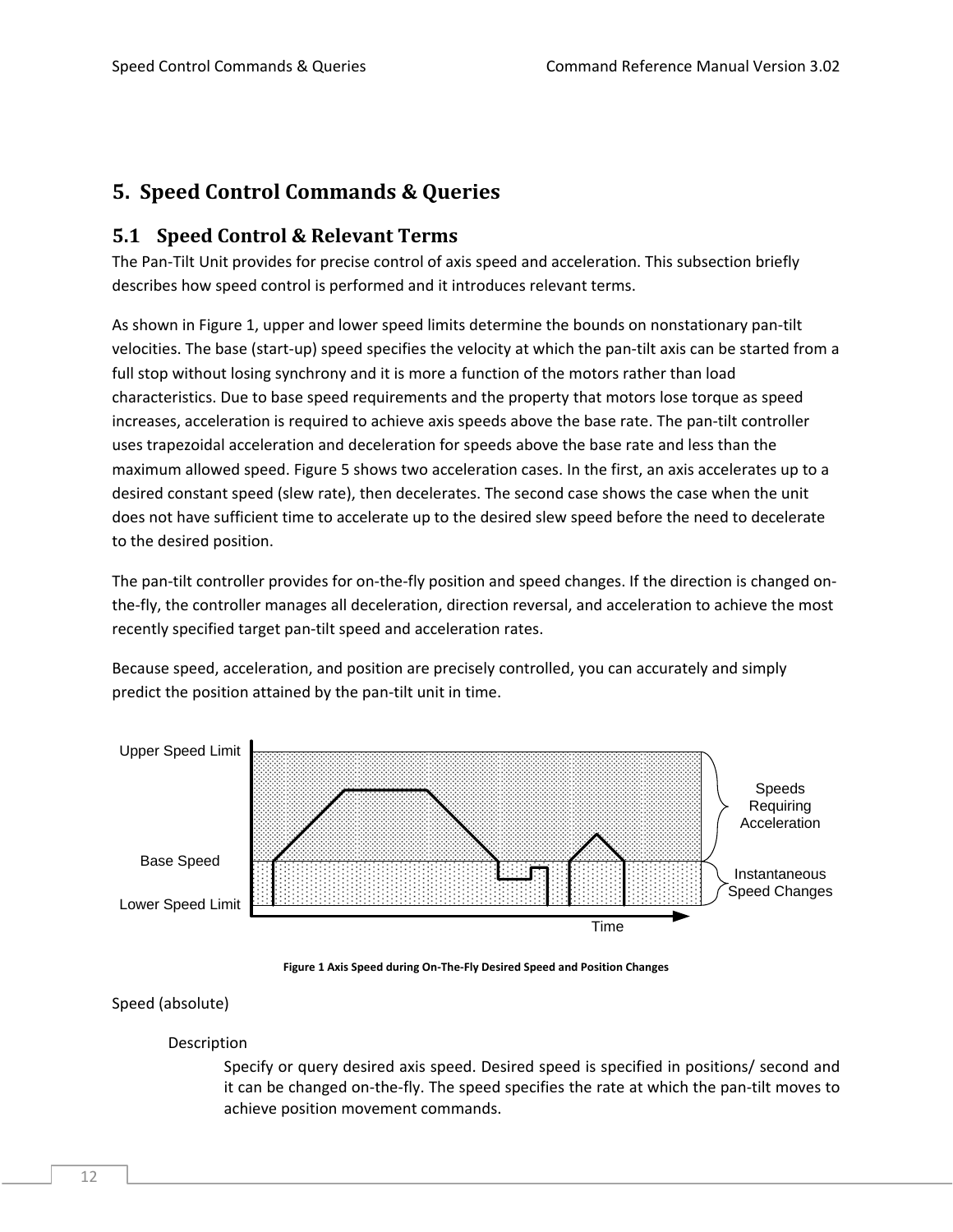Desired speed commands outside the speed bounds return an error and are not executed.

Syntax

Query desired pan speed: **PS<delim>** Set desired pan speed: PS<positions/sec><delim> Query desired tilt speed: **TS<delim>** Set desired tilt speed:  $TS<$ positions/sec><delim>

#### Example

The following commands instruct the pan axis to move to the far left, then slowly move right, and then on-the-fly it speeds up:

```
I * 
PS1900 * 
PP2600 * 
A * 
PS600 * 
PP-2600 * 
PS1900 *
```
Related Topics

- **Position commands: See Sections 4.1 and 4.2**
- **Position resolution (units): See Section 4.3**
- **Speed bounds: See Section 5.5**

## **5.2 Delta Speed (relative offset)**

Description

Specify desired axis speed as an offset from the current speed, or Query the current axis speed. Desired delta (offset) speed is specified in positions/ second and it can be changed on‐the‐fly. A desired delta speed command that results in a speed outside the legal speed bounds returns an error and it is not executed.

Syntax

| Query current pan speed:               | PD <delim></delim>                               |
|----------------------------------------|--------------------------------------------------|
| Set desired delta (offset) pan speed:  | PD <positions sec=""><delim></delim></positions> |
| Query current tilt speed:              | TD <delim></delim>                               |
| Set desired delta (offset) tilt speed: | TD <positions sec=""><delim></delim></positions> |

Example

The following commands instruct the pan axis to move to the far left, then slowly move right, and then on-the-fly it decreases speed by -150 positions/ second, then queries the current speed:

```
I * 
PS1900 * 
PP2600 * 
A * 
PS600 * 
PP-2600 * 
PD-150 * 
PD * Current Pan speed is 450 positions/sec
```
Related Topics

- Position commands: See Sections 4.1 and 4.2
- **Position resolution (units): See Section 4.3**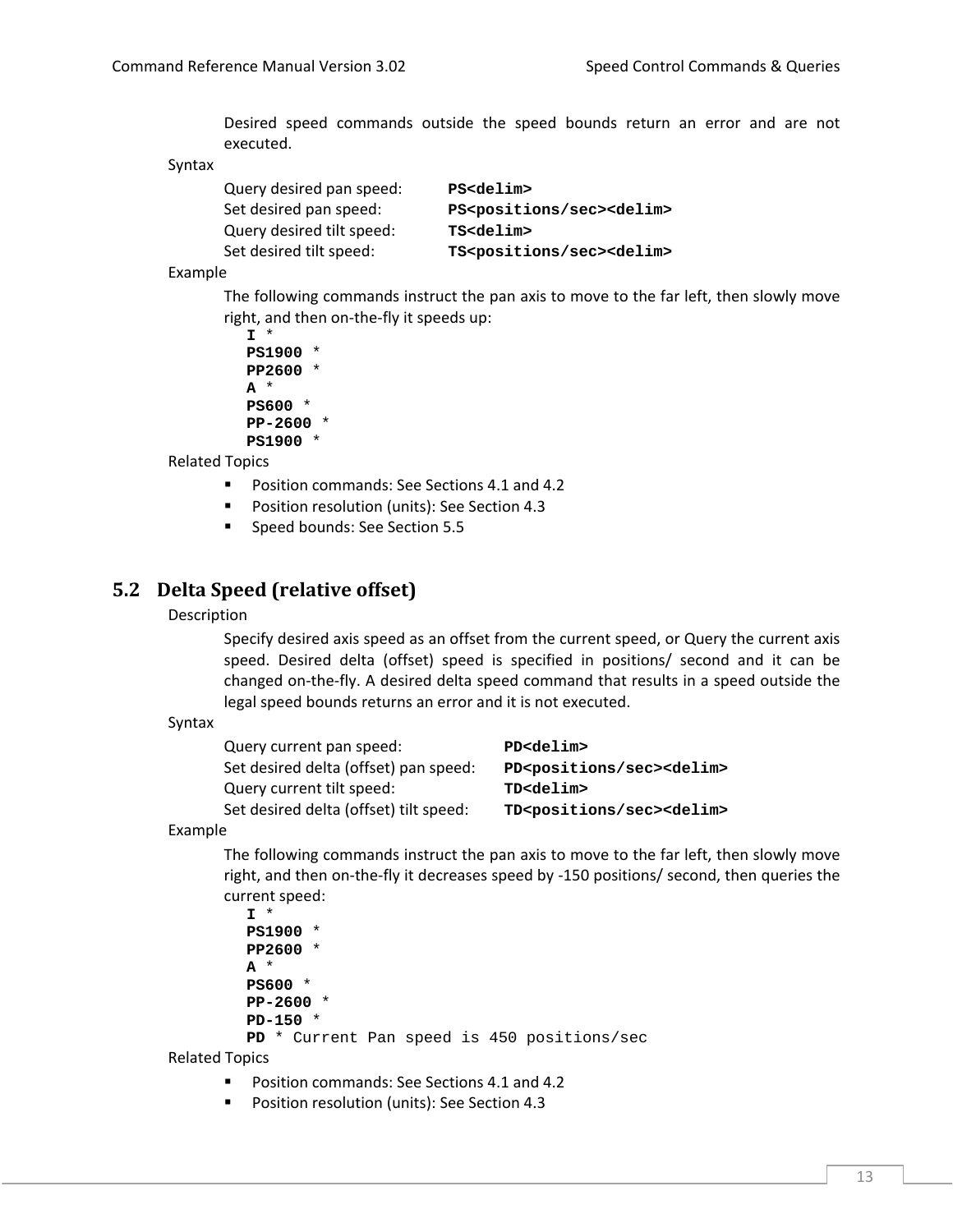Speed bounds: See Section 5.5

## **5.3 Acceleration**

### Description

Specify or query axis acceleration and deceleration for speeds above the base speed. Acceleration is specified in positions/second<sup>2</sup>.

Syntax

```
Query desired pan acceleration: PA<delim> 
Set desired pan acceleration:   PA<positions/sec2><delim>
Query desired tilt acceleration:  TA<delim>
Set desired tilt acceleration:    TA<positions/sec2><delim>
```
Example

```
The following illustrate different rates of acceleration:
```

```
PA * Pan acceleration is 2000 positions/sec^2 
PB * Current Pan base speed is 1000 positions/sec 
PU * Maximum Pan speed is 2902 positions/sec 
PP0 * 
PS1900 * 
PP2600 * 
PA1500 * 
PP0 *
```
Related Topics

- **Position resolution (units): See Section 4.3**
- Symmetric trapezoidal acceleration is used, so the rate of deceleration is equivalent to the rate of acceleration
- Acceleration cannot be changed on-the-fly since it takes several seconds to recompute the internal tables used to rapidly execute speed ramping.

# **5.4 Base (Start‐Up) Speed**

#### Description

Specify or query axis base (start‐up) speed. Base speed is specified in positions/second. Defaults to 57 positions/sec.

#### Syntax

Query desired pan base speed: **PB<delim>** Set desired pan base speed: **PB<positions/sec><delim>** Query desired tilt base speed: **TB<delim>** Set desired tilt base speed: TB<positions/sec><delim>

Example

The following commands home the pan axis, moves it far left, changes the base rate, then moves back to home:

```
I * 
PP0 * 
A * 
PP2600 * 
PB * Current Pan base speed is 1000 positions/sec 
PB1000 * 
PP0 *
```
Related Topics

**Position resolution (units): See Section 4.3**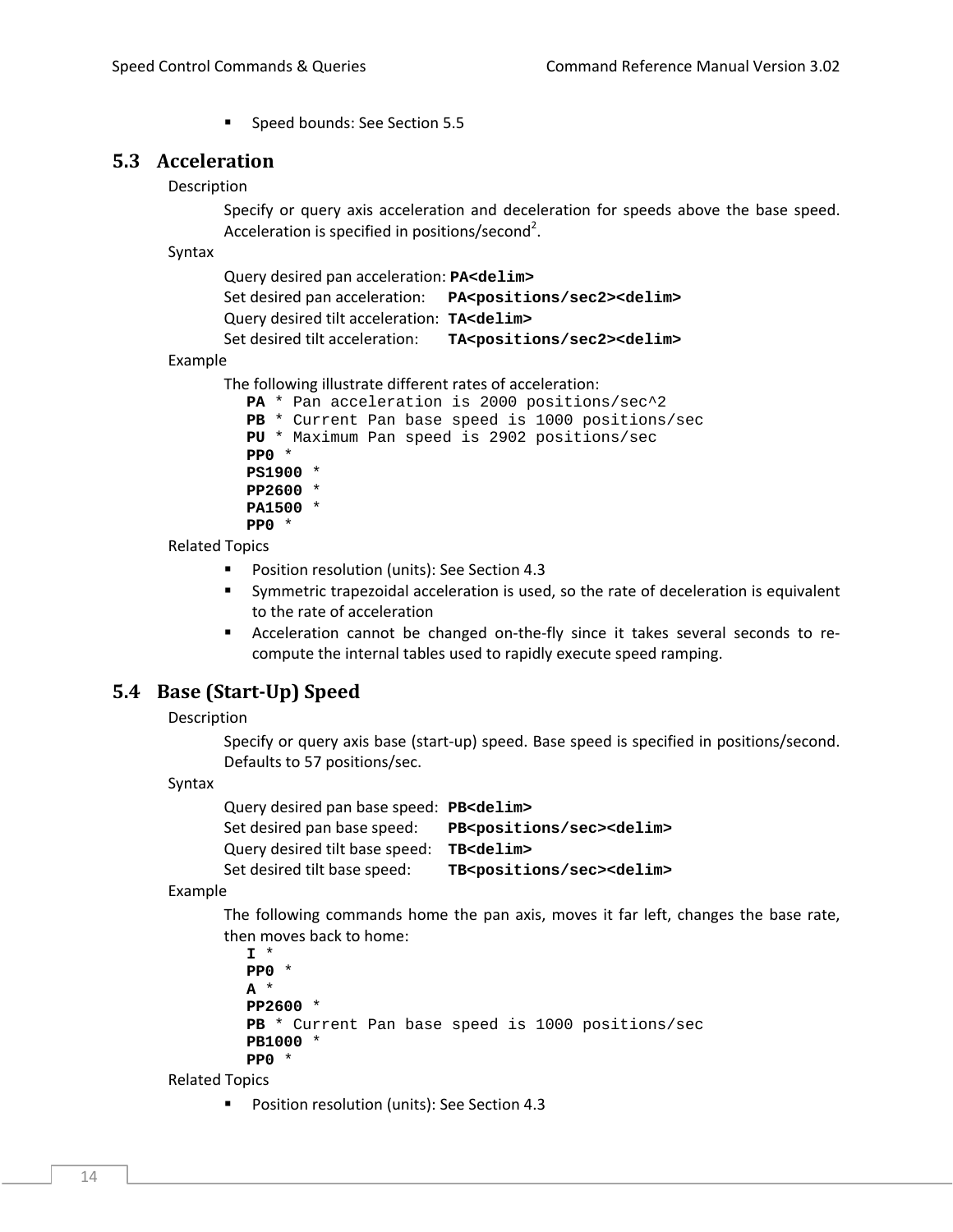- Acceleration: See Sections 5.1 and 5.3
- **Speed bounds: See Section 5.5**
- Changes in the base rate cannot be made on-the-fly since it takes several seconds to re-compute the internal tables used to rapidly execute speed ramping.

## **5.5 Speed Bounds**

Description

Set and query the upper and lower speed bounds for desired speed commands.

Syntax

| Query upper pan speed limit:  | PU <delim></delim>                               |
|-------------------------------|--------------------------------------------------|
| Set upper pan speed limit:    | PU <positions sec=""><delim></delim></positions> |
| Query lower pan speed limit:  | PL <delim></delim>                               |
| Set lower pan speed limit:    | PL <positions sec=""><delim></delim></positions> |
| Query upper tilt speed limit: | TU <delim></delim>                               |
| Set upper tilt speed limit:   | TU <positions sec=""><delim></delim></positions> |
| Query lower tilt speed limit: | TL <delim></delim>                               |
| Set lower tilt speed limit:   | TL <positions sec=""><delim></delim></positions> |

Example

```
PU * Maximum Pan speed is 1985 positions/sec 
PS3300 ! Pan speed cannot exceed 1985 positions/sec 
PS1985 * 
PL * Minimum Pan speed is 31 positions/sec 
PL20 ! Motor speed cannot be less than 31 pos/sec 
PL40 *
```
Related Topics

- Position resolution (units): See Section 4.3
- Changes in the upper speed limit cannot be made on‐the‐fly since it takes several seconds to re-compute the internal tables used to rapidly execute speed ramping.

# **5.6 Speed Control Modes**

Description

By default, position control commands are independent from the speed control commands. In this *independent control mode*, the commanded speed is an unsigned magnitude that determines the speed at which independently commanded positions are effected, and the execution of these speed commands do not affect the commanded desired positions themselves. This mode is appropriate for pure position control methods (when pan‐tilt control is affected solely by commanding pan‐tilt position) and hybrid position-velocity control methods (when pan-tilt positions and the rate at which they are achieved are both controlled).

An alternative pan‐tilt control method uses a *pure velocity control mode* in which all pan-tilt control is affected by signed changes in command axis speed. In this mode, the speed command specifies a signed velocity in which the sign determines the direction of axis movement, and the ordinal value specifies the speed of movement in this direction. In this mode, if the commanded speed is negative, the axis is automatically commanded to the minimum axis position. Conversely, if the speed command is positive, the axis is automatically commanded to the maximum axis position. A speed of zero is applied by halting the axis motion. *It is important to note that in pure velocity control mode, a speed command for a given axis effectively*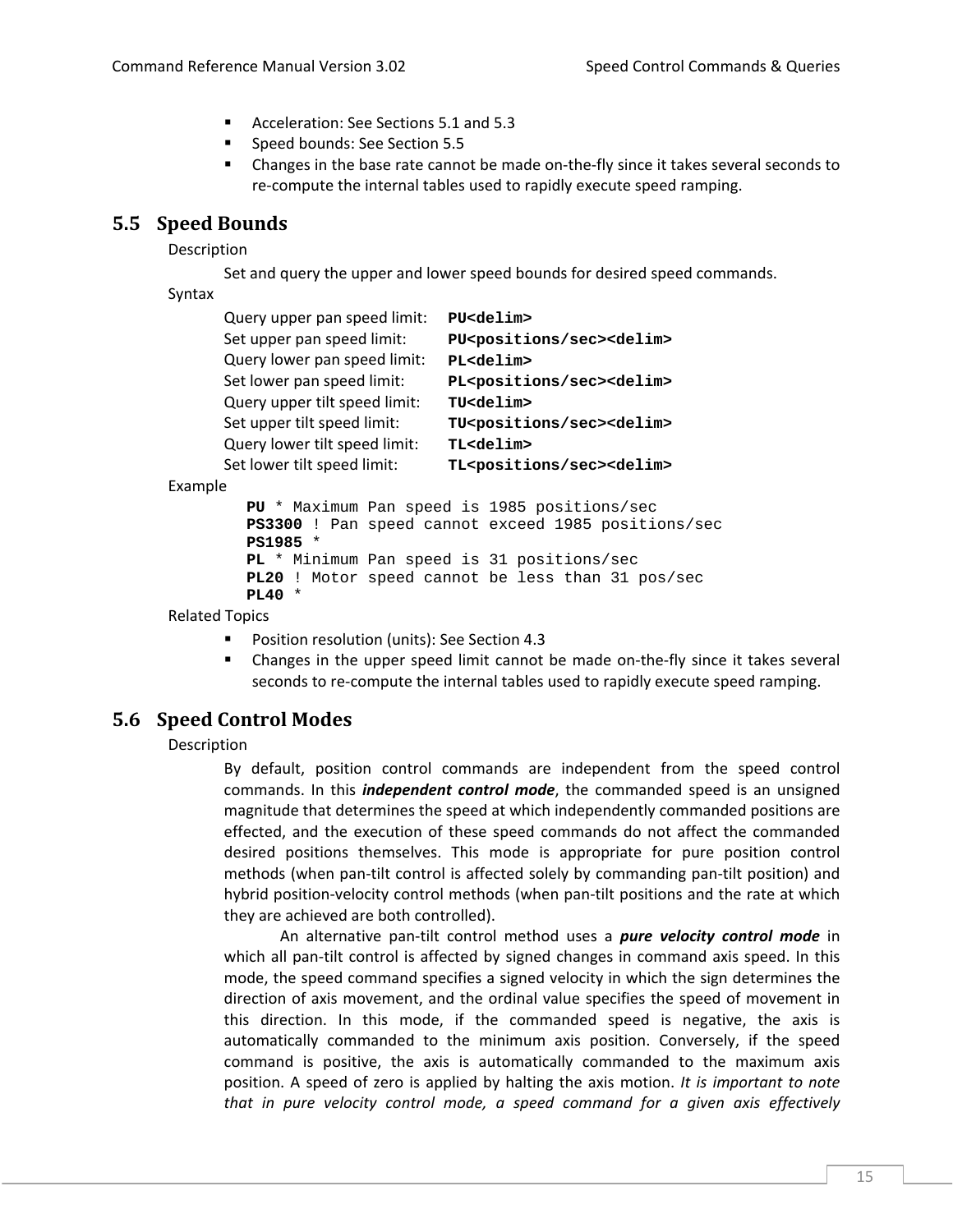*overrides currently executing position commands*. As a result, the speed control mode at power up is always set to independent control mode; the speed control mode is not saved as defaults that are preserved when the unit is powered back up.

These commands are available in PTU firmware versions 1.09.7 and higher.

Syntax

| Query the current speed control mode:      | $C$ <delim></delim> |
|--------------------------------------------|---------------------|
| Set to independent control mode (default): | CI <delim></delim>  |
| Set to pure velocity control mode:         | CV <delim></delim>  |

Example

Put into the default independent control mode, the pan‐tilt will finish at position ‐3000. Put in the pure velocity control mode, the pan‐tilt will finish on the opposite pan side. Note that the default restore (also executed upon unit power up) restores the unit to independent control mode:

```
CI * 
PP-3000 * 
PS1000 * 
A * 
CV * 
PP-3000 * 
PS1000 * 
DR * 
PP-3000 * 
PS1000 *
```
Related Topics

- **Position commands: See Sections 4.1 and 4.2**
- **Speed commands: See Section 0 and 5.2**

# **6. Continuous Axis Rotation**

D300 and D100 pan-tilt controller firmware versions v2.12.12r7 and higher provide for continuous rotation in position and pure velocity modes. This section describes the command syntax and semantics that support continuous axis rotation.

## **6.1 Enabling/Disabling Continuous Rotation**

Description:

To allow the unit to perform continuous pan axis rotation using the integral slip ring, you must issue the command **"%%1CPT LD** ". To make this the default at power up, you must then issue the command "**DS** ". An axis Reset is required before the minimum (N) and maximum (X) allowed positions are set (e.g., viewed via the "**PN PX** " pan‐tilt commands).

Standard DP pan‐tilt axis coordinates designate home as position 0 with movement in either direction determined by the sign bit of the position. (The User's Manual details the coordinate system and controls.) All position commands should be in the range [N..X] inclusive. For a given current position, the axis will be moved in the direction closest to the desired position.

Syntax:

```
%%1C<axis><enable continuous axis><delim> where
<axis> :== T | P
```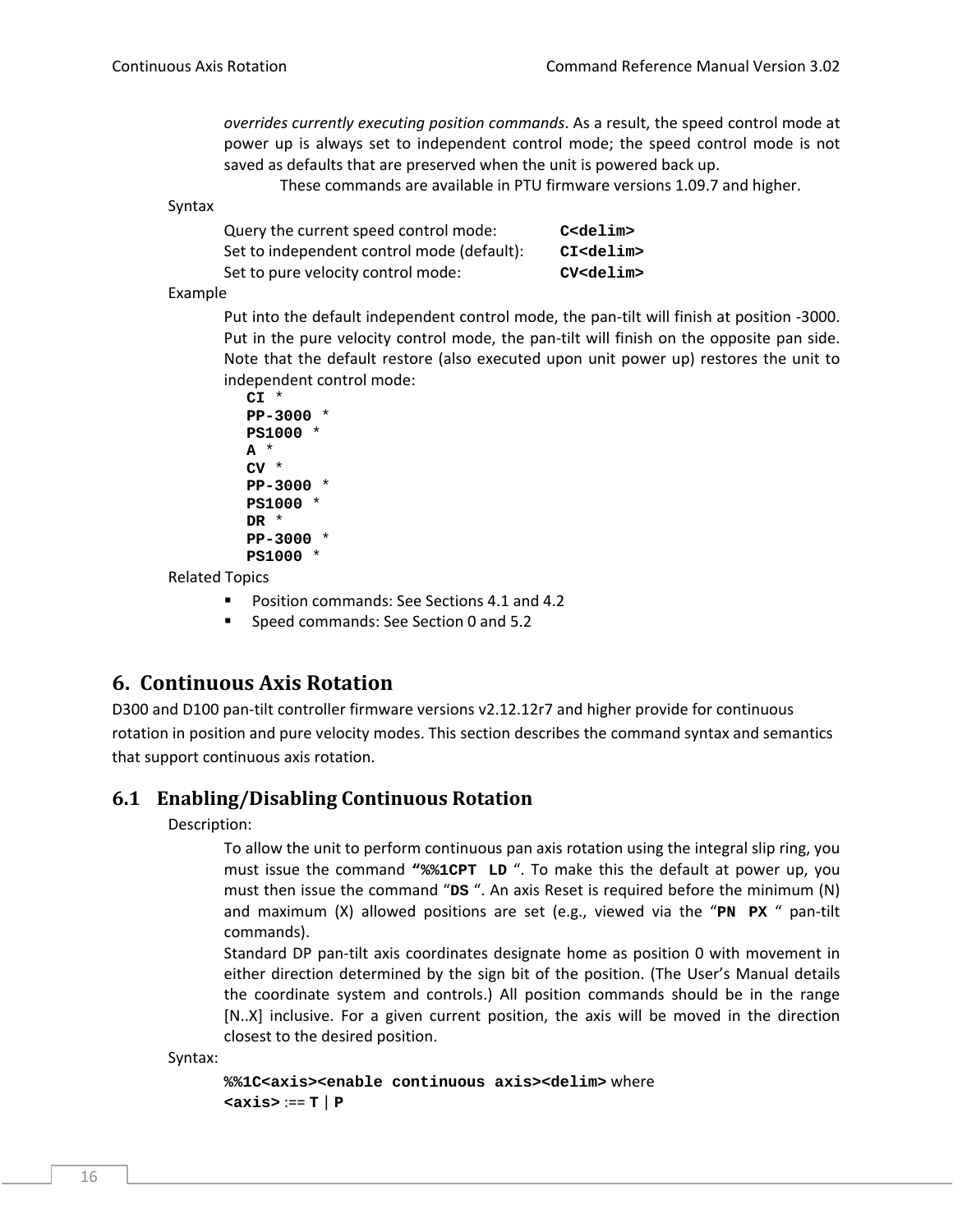**<enable continuous axis>** :== **T** | **F** for True or False After the above is selected, an axis reset is required for the proper minimum and maximum position boundaries to be set.

Example:

```
For a PTU‐D46‐17 with a pan axis whose hardware provides for continuous rotation,
       using a quarter microstep, and saving this as the power up default:
       %%1CPT *
       LD *
       DS*RP *
       PN * Minimum Pan position is –6999
       PX * Maximum Pan position is 7000
       PP7000 *
       A^*PP‐6900 *
       A^*CV *
       PS1000 *
Known Limitations:
```
The following issues are known and will be addressed in future firmware:

- PO/TO fail across the N/X discontinuity.
- Slow accelerations may overshoot for moves close to the N/X boundary. Final position will be accurate.

# **7. User Defined Pan‐Tilt Limits**

FLIR Motion Control Systems pan‐tilt controllers (firmware versions v2.13.1r0 and higher) allow user defined limits on commanded positions. The pan‐tilt must perform a power up calibration to its factory limits to establish its axis coordinates, and then the user defined limits ensure that all subsequent movement commands for that axis will be kept in the allowed range of motion. Movements commanded outside the user defined limits (when activated) will return a status indicating the error.

FLIR Motion Control Systems pan-tilt units employ an internal factory-installed vane to precisely calibrate each axis. As depicted in the figure below, the factory-installed limits define the possible range of motion allowed for that axis when limits are enabled, and movement of an axis outside its factory limits is prevented with an electronic lockout feature. (Pan-tilts which include an internal slip ring allow continuous pan rotations with limit enforcement disabled.)

User defined limits are a subset of the factory limits. They are defined by commands issued to the pan‐tilt, and the user defined limits can be stored and restored automatically at power up.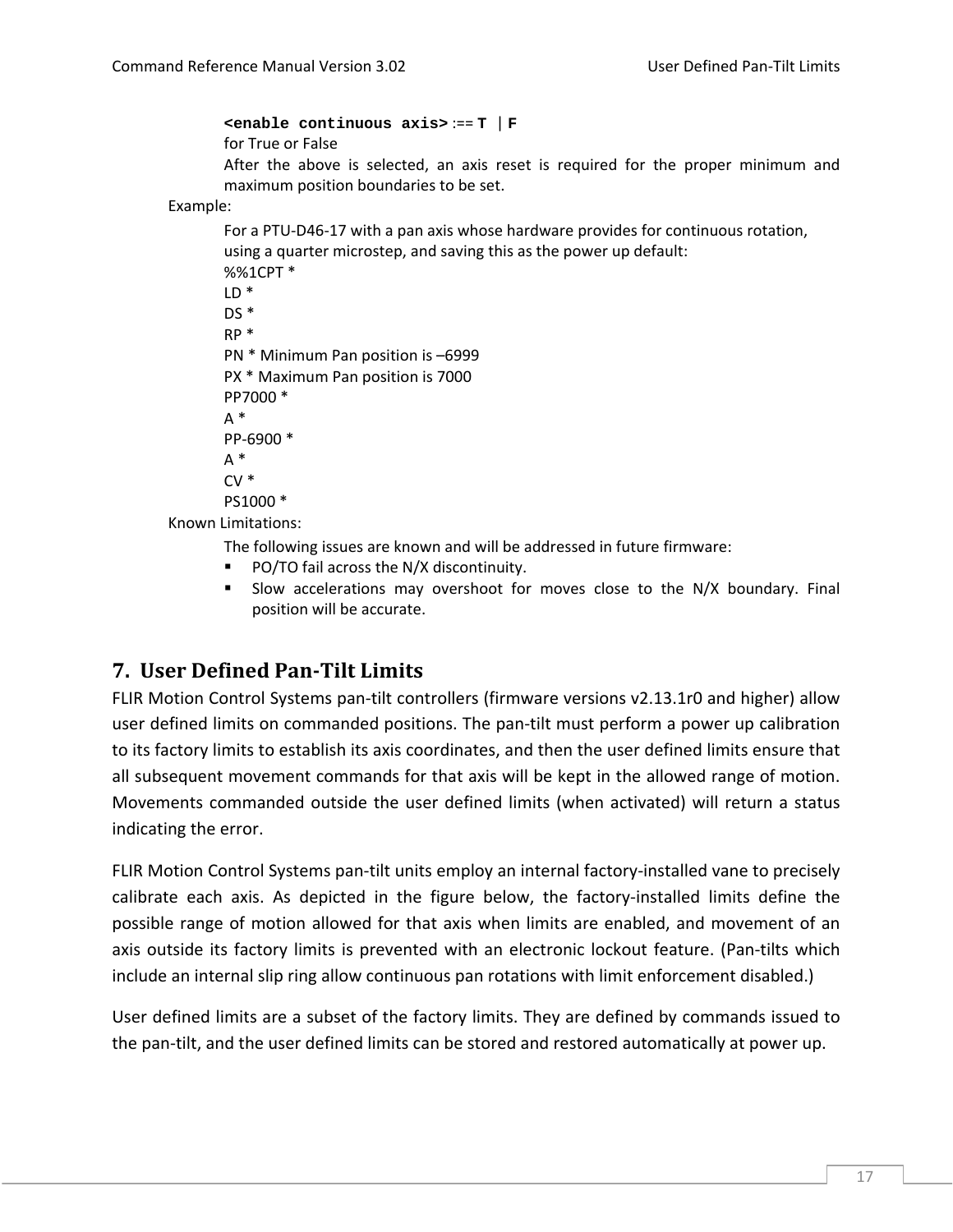

# **7.1 Limit Position Queries**

Description:

Queries return the axis position bounds determined upon unit reset (factory limits) and user defined limits (within the factory limits).

Syntax:

| Query minimum pan factory limit position:       | PN <delim></delim>  |
|-------------------------------------------------|---------------------|
|                                                 |                     |
| Query maximum pan factory limit position:       | PX <delim></delim>  |
| Query minimum tilt factory limit position:      | TN <delim></delim>  |
| Query maximum tilt factory limit position:      | TX <delim></delim>  |
| Query minimum pan user defined limit position:  | PNU <delim></delim> |
| Query maximum pan user defined limit position:  | PXU <delim></delim> |
| Query minimum tilt user defined limit position: | TNU <delim></delim> |
| Query maximum tilt user defined limit position: | TXU <delim></delim> |
|                                                 |                     |

Example:

R \*

PN \* Minimum Pan position is ‐3090

PX \* Maximum Pan position is 3090

TN \* Minimum Tilt position is ‐907

TX \* Maximum Tilt position is 604

LE \*

PP3200 ! Maximum allowable Pan position is 3090

PNS \* Minimum Pan user defined position is ‐1000

Known Limitations:

The following issues are known and will be addressed in future firmware:

**PO/TO fail across the N/X discontinuity.** 

Related Topics

**Position resolution (units): See Section 4.3** 

Achieving larger axis bounds: See Section 7.2

# **7.2 Position Limit Enforcement**

Description:

Determines whether position commands beyond the factory limits or user defined limits are allowable. Factory limits are enabled by default *(i.e.,* enforced).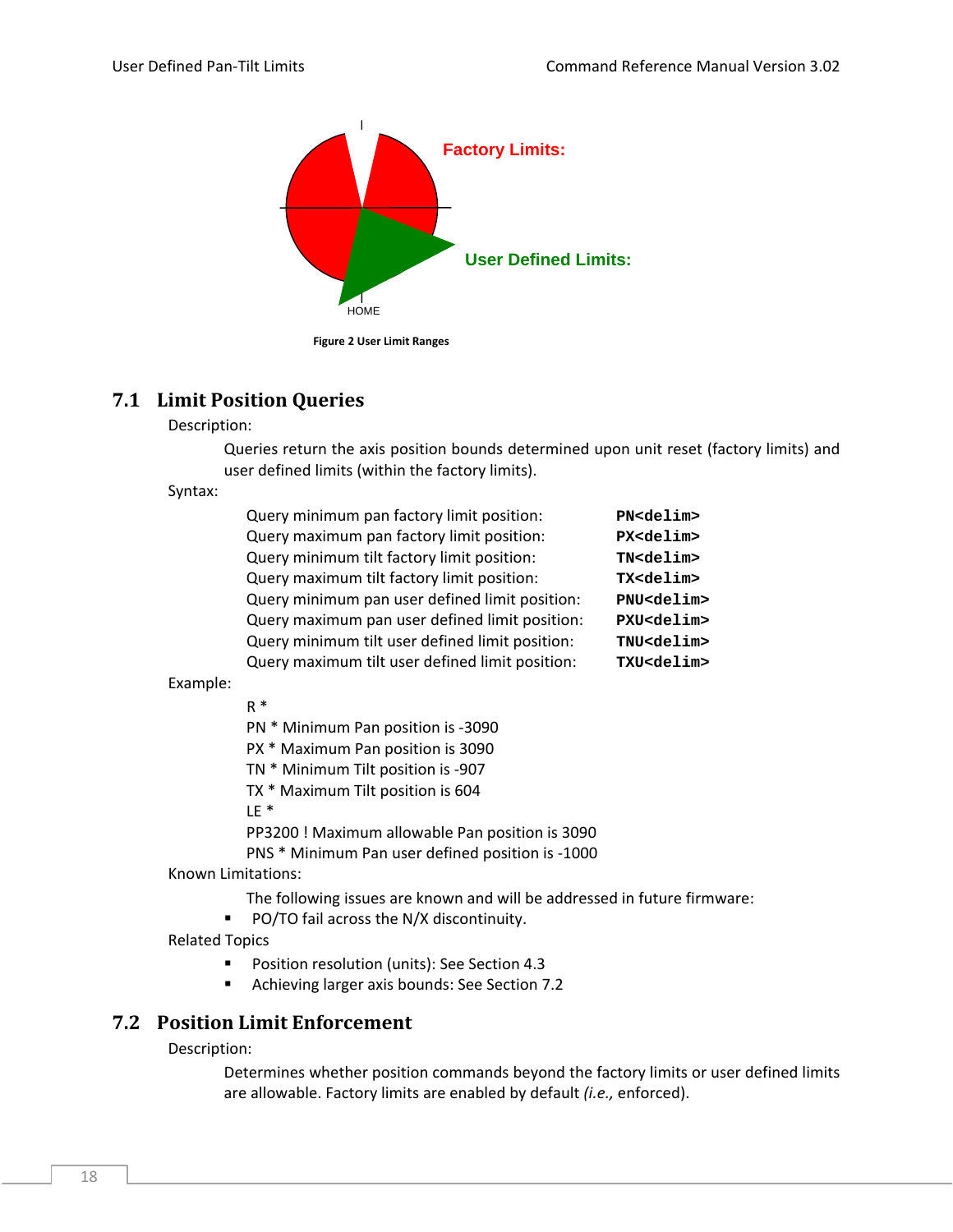When limits are enabled, commands outside of the limits return an error message and are not executed.

In enabled factory limit mode, limits are only reached when the unit has lost synchrony and this error condition requires a unit reset (see Section 4.5). When a factory limit is reached, a "!P" or "!T" is printed to the host serial port to indicate that an pan axis limit was hit.

When larger operational pan ranges are required, limit enforcement may be disabled. Positional commands outside the limits are not rejected when limits are disabled.

When user defined limits are enabled, commands to positions outside the limits are rejected with an error status. In pure velocity mode, the maximum positions attained are defined by the user defined limits.

Syntax:

| Query current limit enforcement:                              | L <delim></delim>                                                               |  |
|---------------------------------------------------------------|---------------------------------------------------------------------------------|--|
| Enable factory limits:                                        | LE <delim></delim>                                                              |  |
| Enable user defined limits:                                   | LU <delim></delim>                                                              |  |
| Disable limit enforcement:                                    | LD <delim></delim>                                                              |  |
| Set minimum pan user defined limit:                           | $PN$ <panpos><delim><math>\rightarrow</math> <status></status></delim></panpos> |  |
| Set maximum pan user defined limit:                           | $PX$ <panpos><delim><math>\rightarrow</math> <status></status></delim></panpos> |  |
| Set minimum tilt user defined limit:                          | $TN < t$ iltpos> <delim> <math>\rightarrow</math> <status></status></delim>     |  |
| Set maximum tilt user defined limit:                          | $TX < tiltpos > deline > \text{ } < status >$                                   |  |
| where user defined limits are within the factory limit range. |                                                                                 |  |

Example:

R \* PN \* Minimum Pan position is ‐3090 PX \* Maximum Pan position is 3090 PNU‐1000 \* PNU \* Minimum user defined Pan Position is ‐1000 PXU1500 \* PXU \* Maximum user defined Pan Position is 1500 LE \* L \* Limit bounds are ENABLED PP‐3000 \*  $A^*$ PP \* Current Pan position is ‐3000 PP3200 ! Maximum allowable Pan position is 3090 LU \* L \* Limit user defined bounds are enabled  $A^*$ 

PP \* Current Pan position is ‐1000

Known Limitations:

The following issues are known and will be addressed in future firmware:

**PO/TO fail across the N/X discontinuity.** 

Related Topics:

Position commands: See Sections 4.4 and 4.5.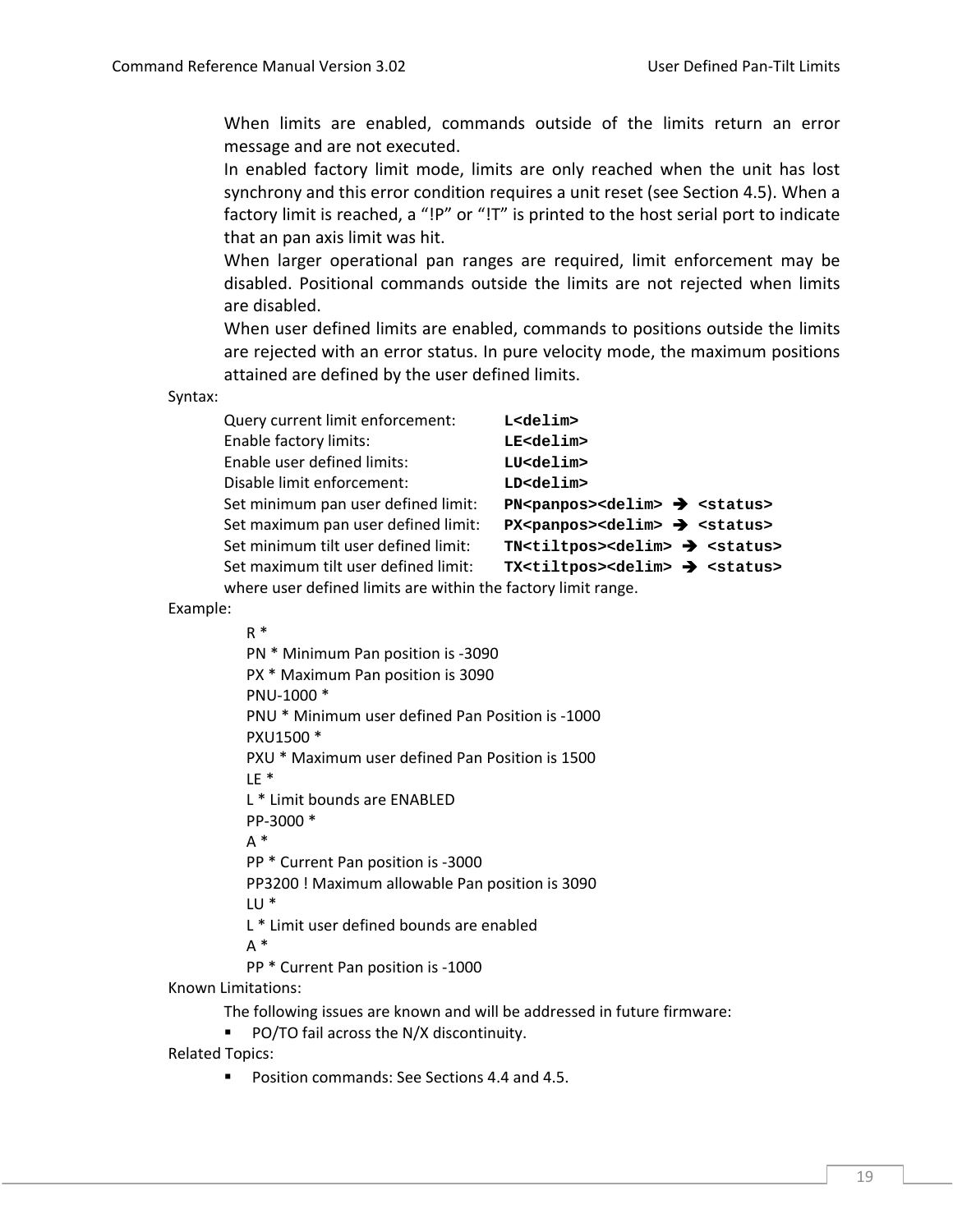# **8. Unit Commands**

# **8.1 Reset Pan‐Tilt Unit**

## Description

This command controls how, and when, the pan‐tilt unit is calibrated. By default, the pan‐tilt unit is configured to reset both the pan and tilt axes automatically upon power up and by issuing the reset command.

The reset mode commands are used to control the reset performed at pan-tilt power up, and to allow reset of an individual pan‐tilt axis. The reset calibration allows the pan‐tilt unit to determine axis coordinates, hence *a pan‐tilt axis should be reset prior to issuing any axis position commands*. A pan‐tilt axis that has not been calibrated has a minimum and maximum axis position of 0 (see Section 4.4), hence position commands in limit enabled mode (see Section 4.5) will return an illegal position command feedback.

#### Syntax

| Performs Reset calibration:                                        | R <delim></delim>  |  |
|--------------------------------------------------------------------|--------------------|--|
| Reset modes (saved in internal EEPROM for power up reset control): |                    |  |
| Disable reset upon power up:                                       | RD <delim></delim> |  |
| Reset tilt axis only:                                              | RT <delim></delim> |  |
| Reset pan axis only:                                               | RP <delim></delim> |  |
| Reset both pan and tilt axes upon power up:                        | RE <delim></delim> |  |
|                                                                    |                    |  |

Example

**RT** \* **R** \* **RP** \* **R** \* **RD** \* **R** \* **RE** \* **R** \*

Related Topics

■ A load beyond the handling capacity of the pan-tilt unit may cause the reset to fail, so load handling capability should be tested as described in the pan-tilt user manual.

# **8.2 Default Save/Restore**

## Description

Allows current axis settings to be saved as defaults that are preserved when the unit is powered back up. Also allows the factory defaults to be restored.

The following changeable settings are saved/restored:

- **Serial port settings (host, CHA/B)**
- **Maximum speed**
- **Desired speed**
- **Base speed**
- **Acceleration**
- **Hold and move power**
- **Monitor positions**
- **Continuous rotation mode**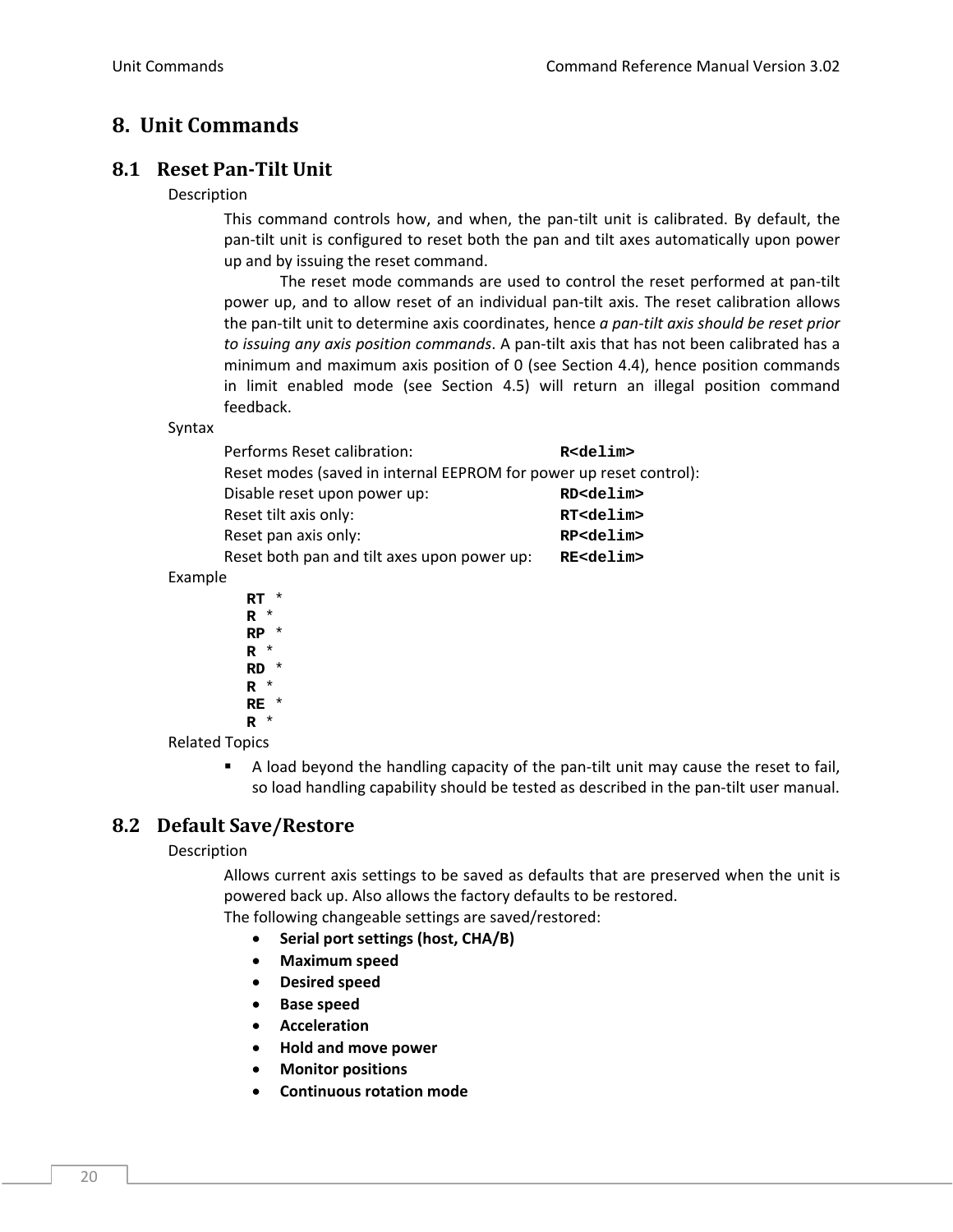- **Step mode**
- **User limits**
- **Echo mode**

Syntax

| Save current settings as defaults: | DS <delim></delim> |
|------------------------------------|--------------------|
| Restore stored defaults:           | DR <delim></delim> |
| Restore factory defaults:          | DF <delim></delim> |
| l <del>T</del> antas               |                    |

Related Topics

 Defaults are saved in EEPROM which have a lifetime limit on the number of writes before memory failure. Though it is unlikely that these failure limits will be reached, excessive saving of current defaults should be avoided when possible.

# **8.3 Echo Query/Enable/Disable**

#### Description

Sets of queries whether the pan-tilt controller echoes incoming commands from the host.

Syntax

Query current echo mode: **E<delim>** Enable host command echoing: **EE<delim>** Disable host command echoing:**ED<delim>**

Example

**PP** \* 22 **ED** \* **<pp entered again, but not echoed>**\* 22

# **8.4 Feedback Verbose/Terse/Off**

## Description

Command and query the ASCII feedback returned by PTU commands.

Syntax

```
Enable verbose ASCII feedback: FV<delim>
Enable terse ASCII feedback:   FT<delim>
Query ASCII feedback mode: F<delim>
```
Example

**FV** \* **PP** \* Current pan position is 0 **FT** \* **PP** \* 0 **F** \* ASCII terse mode

# **8.5 Controller Firmware Version Query**

Description

Query specifies the version and copyrights for the pan-tilt controller firmware.

Syntax

**V<delim>** 

Example

```
V * Pan-Tilt Controller v2.12.1d1(C14/E), (C)2003 FLIR Motion 
Control Systems, Inc., All 
  Rights Reserved
```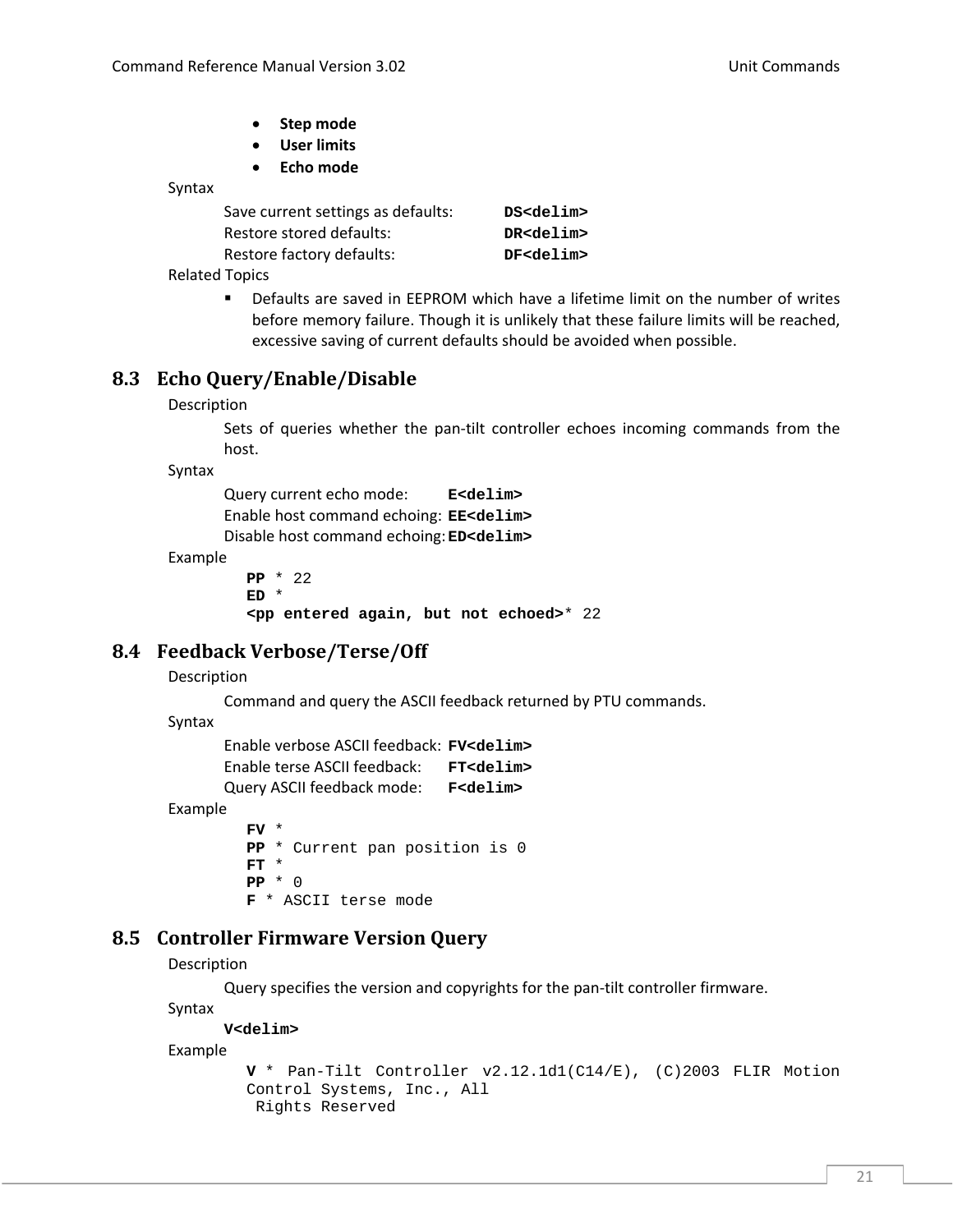## **8.6 Outside Supply Voltage and Controller Temperature Query**

Description

The pan-tilt controller includes sensors for the internal temperature and the input voltage supplied to the pan‐tilt. This query measures and prints the controller temperature and input supply voltage.

```
Syntax
```
**O<delim>**  Example **O** \* Input 30 VDC @ 86 degF

# **9. Power Control Commands & Queries**

A key advantage of the constant current motor control drivers used in the Pan‐Tilt Controller is that it allows the current consumed by the pan‐tilt unit to be controlled via simple unit commands. These capabilities are useful for battery powered operation (see Section 7), reducing unit heat generation, and extending the rated life of the motor driver circuitry.

## **9.1 Stationary Power Mode**

Description

Set and query the current level applied to axis motors when not in‐transit.

Syntax

```
Query pan hold power mode:   PH<delim>
Regular pan hold power mode:  PHR<delim>
Low pan hold power mode:   PHL<delim>
Off pan hold power mode:   PHO<delim>
Query tilt hold power mode:   TH<delim>
Regular tilt hold power mode:   THR<delim>
Low tilt hold power mode:   THL<delim>
Off tilt hold power mode:   THO<delim>
```
Example

```
PH * Pan in REGULAR hold power mode 
PHL * 
PH * Pan in LOW hold power mode
```
Related Topics

- Because holding torque for steppers is significantly greater than generated dynamic torque, it is highly recommended that Low Hold Power Mode be used when appropriate for your load. Regular hold power is intended to be used for brief periods when very high holding torque may be required; this requirement is rare. Regular hold power mode should be avoided or used sparingly, as its use for long periods of time can lead to significant motor and controller heating (depending on ambient temperature).
- When using Off Hold Power Mode, fully test that your load does not back drive the unit when stationary. Back driving will cause the controller to lose track of pan‐tilt position, and this requires that the unit be reset (see Section 8.1). Back driving is more likely on the tilt axis which has higher torque applied to it by the load.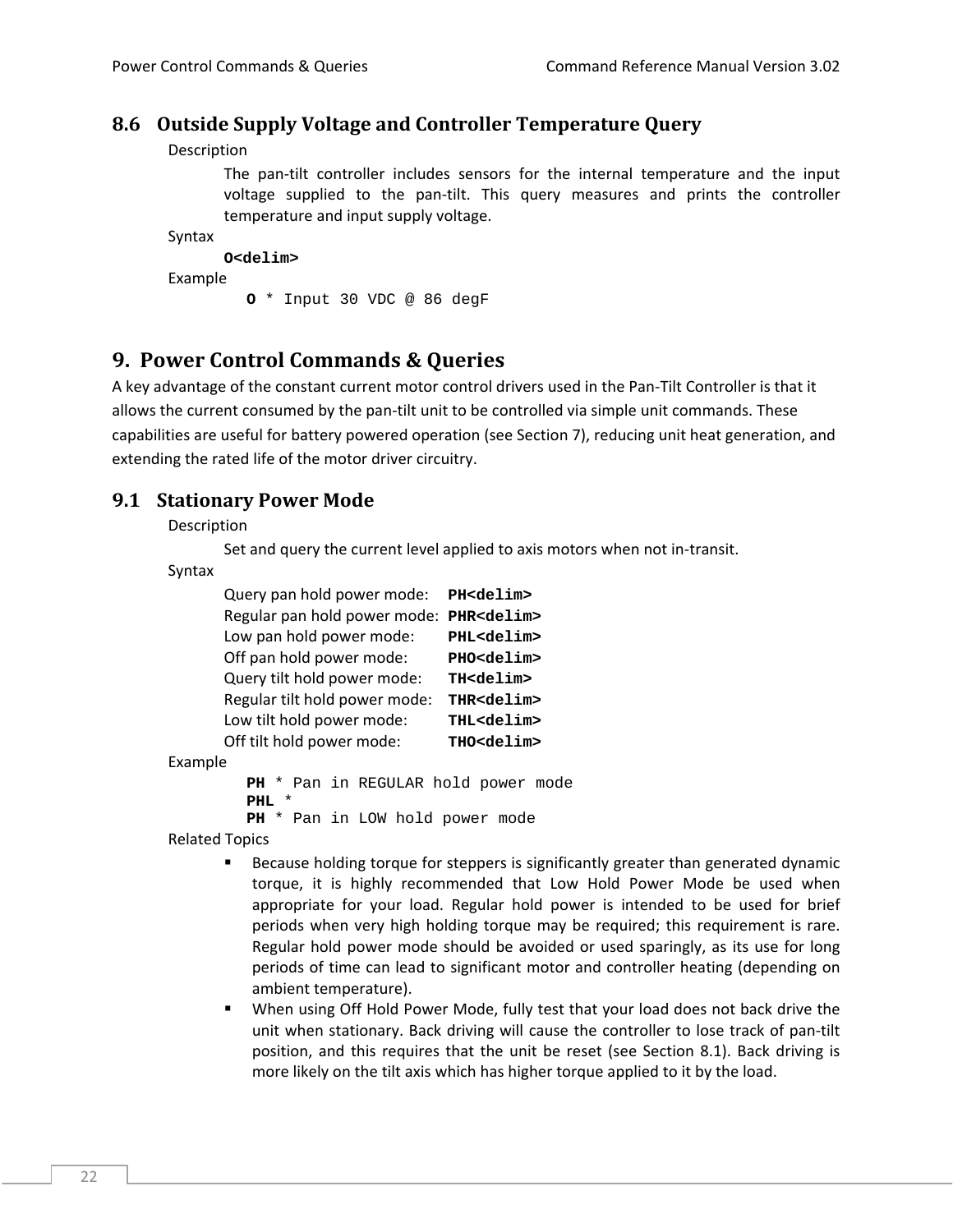## **9.2 In‐Motion Power Mode**

Description

Set and query the current level applied to axis motors when in-motion (in-transit).

| Syntax   |                                            |                     |
|----------|--------------------------------------------|---------------------|
|          | Query pan move power mode:                 | PM <delim></delim>  |
|          | High pan move power mode:                  | PMH <delim></delim> |
|          | Regular move power mode:                   | PMR <delim></delim> |
|          | Low pan move power mode:                   | PML < delim         |
|          | Query tilt move power mode:                | TM <delim></delim>  |
|          | High tilt move power mode:                 | TMH <delim></delim> |
|          | Regular tilt move power mode:              | TMR <delim></delim> |
|          | Low tilt move power mode:                  | TML <delim></delim> |
| Example  |                                            |                     |
|          | <b>PM</b> * Pan in REGULAR move power mode |                     |
| PML<br>* |                                            |                     |
|          | * Pan in LOW move power mode<br>PМ         |                     |

Related Topics

 It is not recommended that an axis be in transit more than 20% of the time when in High Move Power Mode *(i.e.,* a 20% duty cycle).

# **10. Host Serial Port and Control**

As was described in Section 3, default host computer communications with the pan‐tilt controller is 9600 baud. Host computer communications can be via RS‐232, or as described in the pan‐tilt user manual, it can be via the built‐in RS‐485.

Host serial port baud rates can be modified from the default. Also, a character delay may be specified for applications that cannot consume pan-tilt output rapidly enough.

# **10.1 Configuring Host Serial Port Baud and Communications**

Description

Command specifies the baud rate for the host serial port RS232/RS485 communications with the pan-tilt controller. Only baud rate can be modified. The pan-tilt controller RS232/485 communications always use 1 start and stop bit, 8 data bits and no handshaking. The command also allows a transmission delay to be placed between bytes output by the pan‐tilt controller.

The host serial port command in this Section 10.1 is only available when the controller is not networked (*i.e.,* the unit ID is the default of 0). *When the controller is networked (i.e., unit ID is greater than 0), the host serial port communications rate is automatically set to the default and it cannot be modified by this command:* the default is 9600 baud, 8 data bits, 1 start and stop bit, no parity, no handshaking, and no byte transmission delay. This ensures that networked controllers will *always* communicate at the same baud rate, and that higher data rates will not unduly burden pan‐tilt controller processors.

Syntax

**@(<baud>,<byte delay in msec>,<startup default>)<delim>**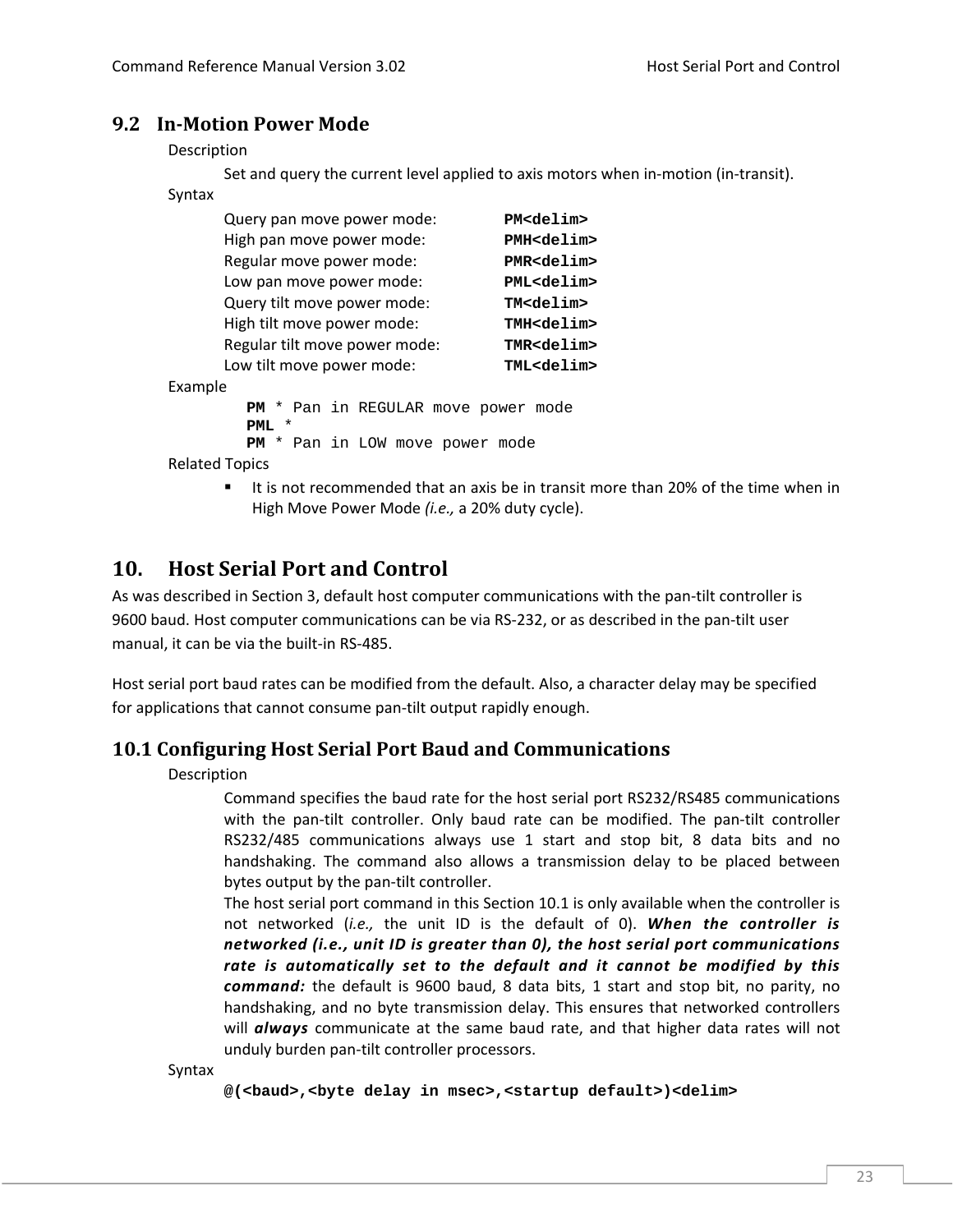where:

**<baud>** may be **600, 1200, 2400, 4800, 9600, 19200** bits/ sec

**<byte delay in msec>** is the time in milliseconds the pan‐tilt controller waits between transmitting output data. If no delay is desired, use a parameter of **0**, otherwise, the delay may vary from **10** ms to **1000** ms.

**<startup default>** If **T, <baud>** and **<byte delay in msec>** are applied at power up; otherwise, the power up default is 9600 baud with no byte transmission delay.

Example

The following command sets the host serial port RS232/RS485 to a baud rate of 19,200 bits/second (8 data bits per byte, no parity, no handshaking), no delay in controller outbound byte transmission, and the power up baud rate is the system default of 9600 baud.

**@(19200,0,F)** \*

The following command sets the host serial port RS232/RS485 to a baud rate of 19,200 bits/second (8 data bits per byte, no parity, no handshaking), a 30ms delay between bytes output from the pan-tilt controller, and the power up baud rate overrides the default and is set at 19,200 baud.

**@(19200,30,T)** \*

Related Topics

■ To set the pan-tilt controller unit ID: See Section 13.1

# **11. EIO Option: Expansion Serial Ports and Control**

The EIO option is available on D46 controllers, providing additional I/O lines directly on the controller. In the D48, D100 and D300 product lines, the controller is built into the pan‐tilt, and a subset of these lines are exposed through the payload interface (CHAA/CHAB/TTLs).

In many cases, other serial devices are attached or proximal to the pan-tilt. In these cases, you can directly connect these other devices to your host computer serial ports. Doing this requires more serial ports on your host computer, and additional serial cabling is required. To reduce the host computer port and cabling requirements, an option for the PTU Controller is provided which adds two additional serial ports to the PTU controller.

A mouse or trackball can be connected to one of the expanded serial ports to allow direct user control of pan‐tilt position without requiring an external host computer.

A PTU controller with additional serial ports may be identified by the two DB9 male connectors on the controller housing, and the firmware version number will include a "/D" (see Section 4.5.5 for querying PTU firmware). These additional RS232C DTE ports are designated Channel A (CHA) and Channel B (CHB).

The serial port expansion channels are controlled from the main PTU controller serial port. CHA/CHB RS232C ports may be configured from the PTU controller serial port to set expanded port baud rate, data bits, parity, and handshaking. Each channel operates independently, and the PTU controller fully buffers bi‐directional data flow to allow for communications rate mismatch. Point‐to‐point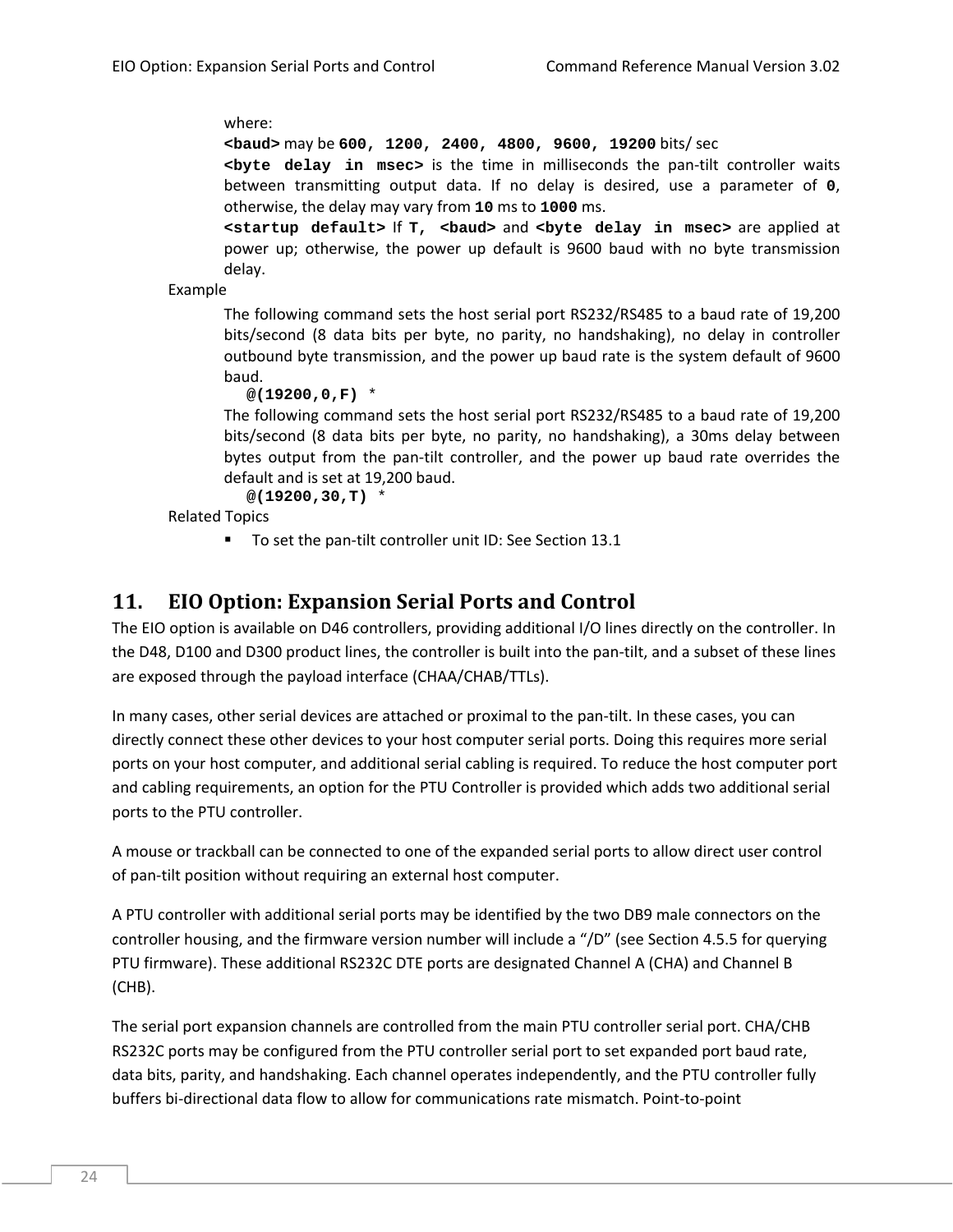communications between the PTU controller serial port and an expansion channel (e.g., CHB) is initiated by the host computer. Point‐to‐point communications is broken upon command from the host computer.

Communications from a serial device attached to an expansion serial channel is buffered (at least 200 characters). When hardware handshaking is not used, this buffer can overflow, so care should be taken to ensure that attached devices do not exceed the buffer size before its data on the serial channel is read by the host computer.

## **11.1 Select Serial Communications Target**

#### Description

Command establishes point‐to‐point communications between the host computer connected to the PTU controller serial port and the expanded serial port (CHA/ CHB) or pan‐tilt controller. When an expansion port channel is selected, the host computer is no longer communicating with the PTU controller, but instead with the external device connected to the expanded serial port. To resume communicating with the PTU controller, the host computer need only issue a command selecting the PTU controller as its desired communications target.

The baud rate of an expansion port does not affect the communications with the serial port connecting the host computer to the pan‐tilt controller (which defaults to 9600 baud).

Syntax

| Establish communications with CHA:             | @A <delim></delim> |
|------------------------------------------------|--------------------|
| Establish communications with CHB:             | @B <delim></delim> |
| Resume communications with the PTU controller: | @ <delim></delim>  |

The modified commands below ensure that  $\lt\#$  raw bytes $>$  bytes will be passed directly from the host computer to the expanded serial port without any attempt to change the communications target. This allows strings like @B to be embedded in communications between the host computer and the expanded serial port device, without causing communications between the two to be inadvertently interrupted.

Establish communications with CHA: **@A<# raw bytes><delim>**  Establish communications with CHB: **@B<# raw bytes><delim>**  where **<# raw bytes>** is the number of bytes to follow that will be received from the host computer which will not be scanned for changes in the serial communications target.

#### Example

**@** \* **PP** \* Current pan position is 0 **@A** \* This text is sent directly to the serial device on CHA **@B** \* This text is sent directly to the serial device on CHB **@A20** \* This @B text is sent to CHA without choosing CHB **@** \* **PP** \* Current pan position is 0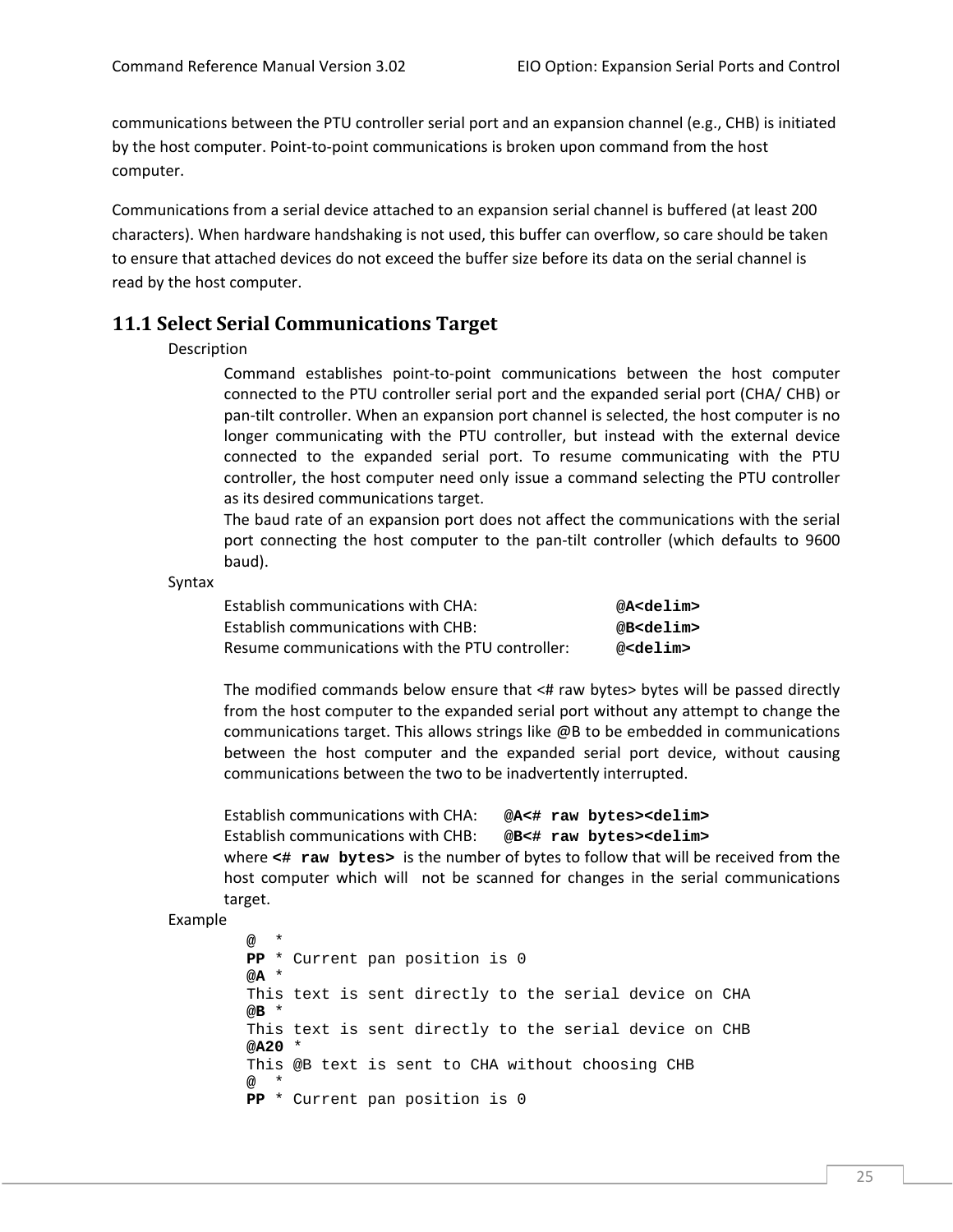Related Topics

To set expanded serial port communications parameters: See Section 6.1.1

## **11.2 Configuring Expanded Serial Port Communications**

#### Description

Command specifies the communications parameters for an expanded serial port RS232C communications. These commands only affect the serial data rates for the expansion port connected to the external serial device; the PTU controller serial port default communicates at 9600 baud, 8 databits, no parity, and no handshaking. See section 4.7 for modifying host port communications speed.

#### Syntax

```
@A(<baud>,<databits>,<parity>,<handshaking>)<delim> 
@B(<baud>,<databits>,<parity>,<handshaking>)<delim>
```
where A and B indicate RS232C expansion port CHA and CHB, and:

**<baud>** may be 300, 1200, 2400, 4800, 9600 or 19200 bits per second **<databits>** may be 7 or 8 databits per byte

**<parity>** is case insensitive and may be N (none), E (even), or O (odd)

**<handshaking>** is case insensitive and may be N (none), H (hardware handshaking), X (XON/XOFF software handshaking), or F (both hardware/software handshaking)

Example

The following command sets the expansion serial port channel CHA to a baud rate of 9,600 bits/second, 8 data bits per byte, no parity, and no handshaking: **@A(9600,8,N,n) \*** 

The following command sets the expansion serial port channel CHB to a baud rate of 19,200 bits/second, 8 data bits per byte, no parity, and hardware handshaking: **@B(19200,8,n,H) \*** 

Related Topics

■ To communicate with an expansion serial port channel : See Section 6.1.1

# **11.3 Attaching a Mouse/Trackball to an Expanded Serial Port**

## Description

A mouse or trackball can be connected to one of the expanded serial ports to allow direct user control of pan‐tilt position without requiring an external host computer. When a host computer and mouse/trackball are both attached and enabled, the most recent pan‐tilt movement command is processed. The host computer can control when the mouse/trackball is enabled, and the host can query the pan‐tilt position while the pan‐tilt is actively being controlled by the mouse/trackball.

Any Microsoft format compatible mouse or trackball can be used. These devices default the communications to be 1200 baud, 7 bits per character, no parity and hardware handshaking (which powers the device).

The default is for mouse/trackball control is enabled for CHA. If the mouse/trackball is enabled for both CHA/CHB expansion ports, only the CHA port will be used to effect pan‐tilt control. A Default Save (see Section 4.5.2) will restore this state at power‐up. Whenever expansion port communications are modified using the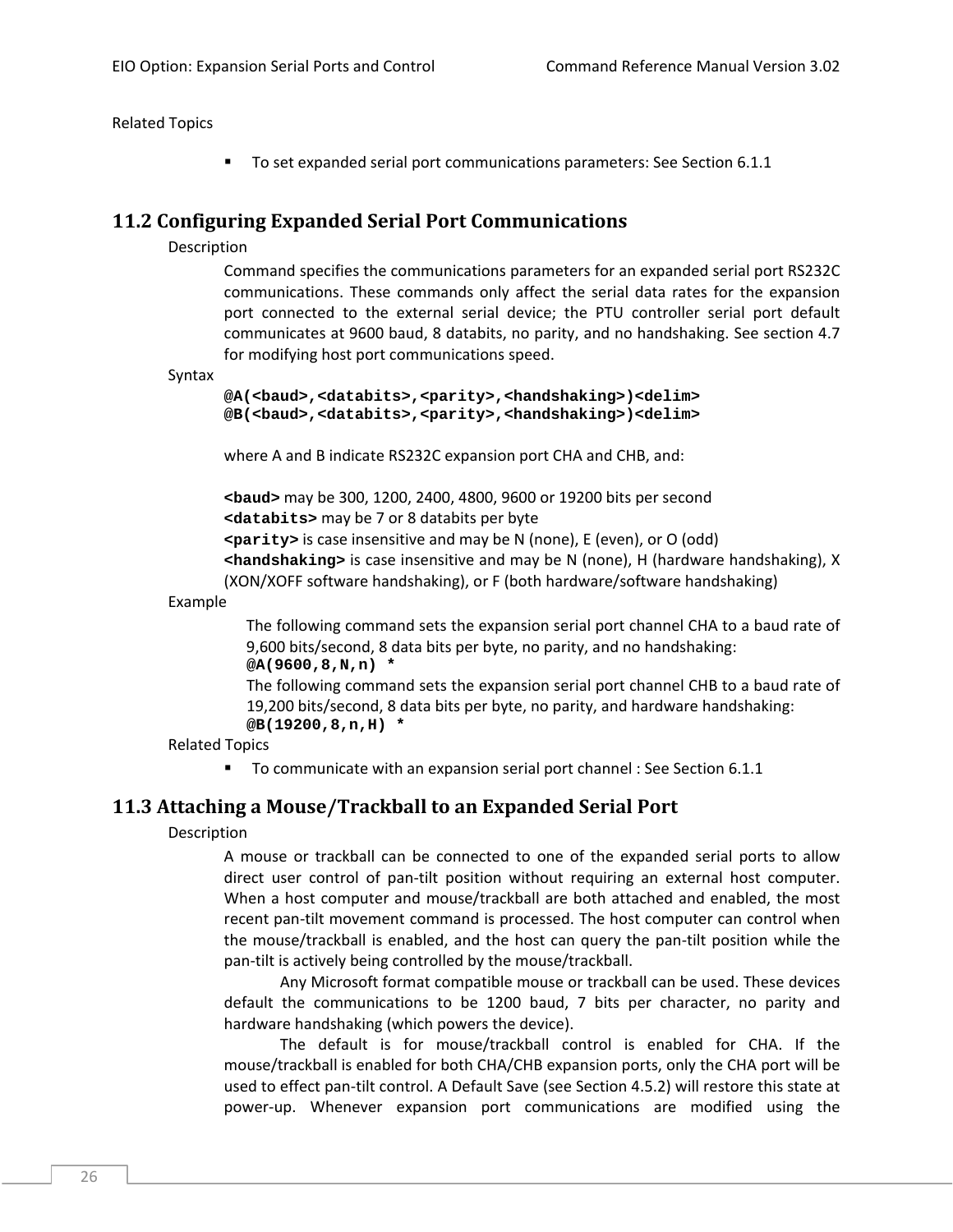commands in Section 6.1.2, mouse/trackball control is disabled; the command in this section must be used to reenable mouse/trackball control.

Syntax

```
@A(M)<delim> 
@B(M)<delim>
```
where A and B indicate RS232C expansion port CHA and CHB. **@A(M)** is the system default.

Example

**PH** \* Pan in LOW hold power mode

**@A(M)** \*

**DS** \*

Configures the pan‐tilt controller to look for a mouse/trackball on the CHA expansion port. After power up,

**V** \* Pan-Tilt Controller v2.12.1d1(C14/EM), (C)2003 FLIR Motion Control Systems, Inc., All Rights Reserved

where "/EM" indicates the presence of the EIO option and the detection of a Mouse/trackball.

Related Topics

To change expansion serial port communications : See Section 11.2

## **11.4 Expansion Analog Joystick Commands**

Description

The following section is only for D46 users with the expanded I/O option.

Two PTU controller commands were added to support the EIO joystick port to activate and deactivate it. When the joystick is centered in its X-Y range, no commands are sent to move the pan‐tilt. Host computer serial PTU commands may be executed when the joystick is centered. When the joystick is moving, they override the most recent serial PTU commands. The joystick center range allows some position slop, called a dead band, to ensure that the joystick is centered even when joystick values vary over time or movement. This dead band is about 20% of each joystick axis range. Outside the dead band, the joystick position is linearly related to speed of the pan and tilt axes. The fastest joystick speed is set by the lowest Upper Speed Limit for the pan and tilt axes. For example, for the command "PU6000 TU4000 ", the fastest joystick movement will be 4000 pos/sec. Note that if you change the Upper Speed Limit, you must issue a "JE " command for the new limit to affect joystick control speeds. In this way, you can control the joystick commanded speeds by setting desired Upper Speed Limits.

Syntax

**JE<delim>** Enable EIO analog port joystick control **JD<delim>** Disable EIO analog port joystick control

Example

**JE \*** 

**DS \*** 

Activates EIO analog port joystick control, and Default Saves so that joystick control is activated upon power up of the pan-tilt.

Related Topics

■ To change pan-tilt axis upper speed bounds: See Section 5.5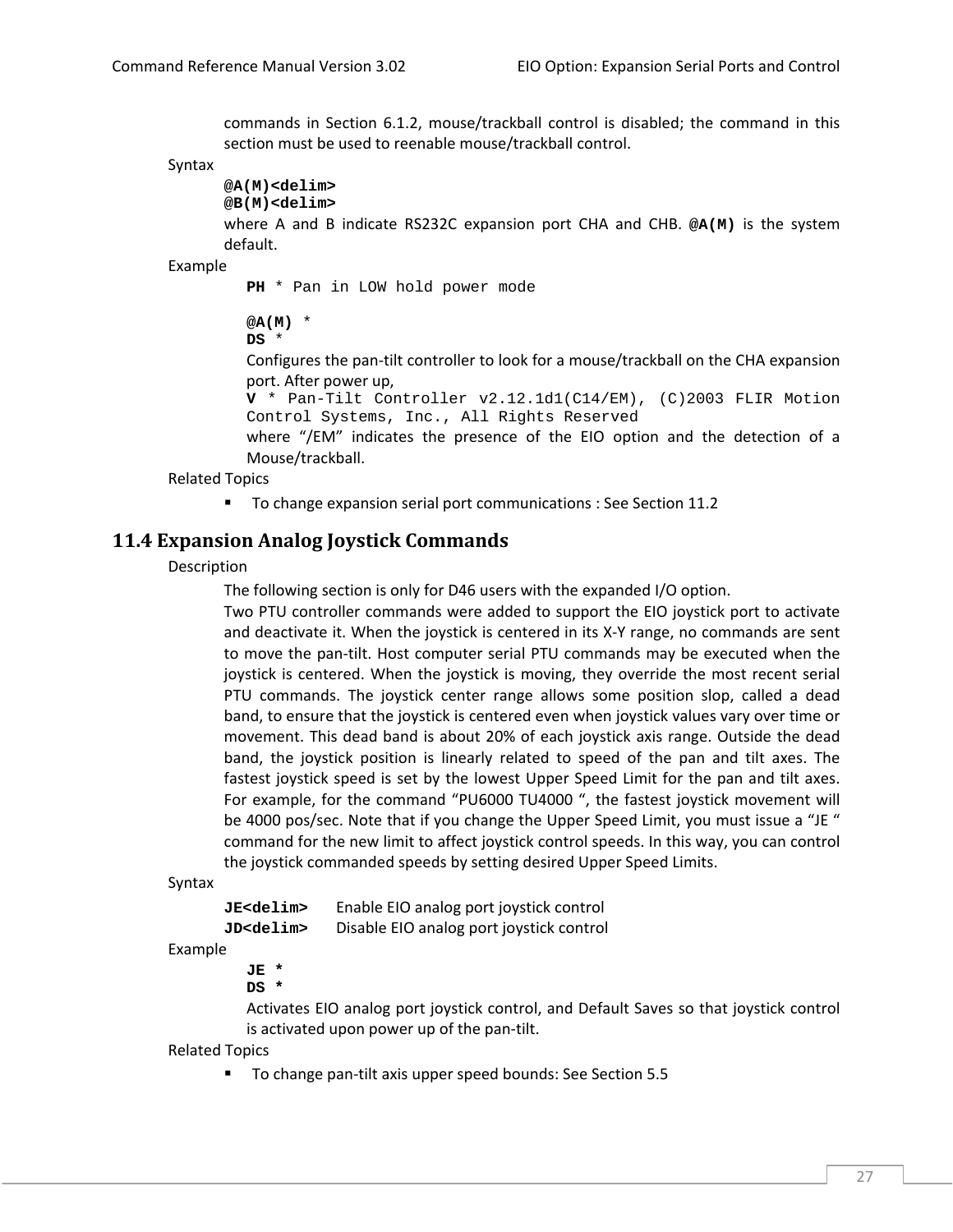# **12. Step Modes**

# **12.1 Configuring Step Mode**

## Description

The default motion resolution of the PTU controller is half step mode. Firmware versions 2.12.8 and higher added micro stepping in quarter and eighth steps. Micro stepping provides much quieter operation and smoother motion at slow speeds. In addition, the micro stepping increases the effective resolution of the pan-tilt unit. Firmware versions 2.13.0 and higher added auto step electronic gearing. The controller will automatically select the correct step mode based on the pan-tilt's current speed,

and process all units as though the unit were in eighth step mode while allowing the

Syntax

```
W<axis><resolution> where
    <axis> :== T | P 
   \leqPESOLUTION> :== F | H | Q | E | A
for Full, Half, Quarter, Eighth and Auto step resolution.
```
unit to move at the higher speeds of half step.

Example

The following command puts the tilt axis into eighth step resolution and recalibrates the tilt axis, which returns success (\*).

**WTE** \*

Known Issues

- Auto step mode is only supported in firmware versions v2.13.0 and higher. This firmware supports querying the micro step mode with the "**W<axis><delimiter>**" command.
- Micro stepping decreases the pull‐out torque of the motor.

# **13. PTU Network Software Commands**

This section describes the pan-tilt command set used to configure, set and query the network configuration of your PTU controllers.

# **13.1 Unit Network ID**

Description

Specify or query the PTU controller network unit ID number. By default, the PTU unit ID is set to zero which indicates the PTU controller is not networked, and the PTU controller is in the default interactive communications mode. When assigning a unit ID number to a controller, the unit ID number should be unique, the controller should be the only PTU controller attached to the host computer or terminal (otherwise other controllers may be set to the same unit ID number). A unit ID of zero may be used to put a PTU controller back in interactive (non‐ networked) mode.

Syntax

| Query current PTU network unit ID: | U <delim></delim>                        |
|------------------------------------|------------------------------------------|
|                                    |                                          |
| Set PTU network unit ID:           | U <unit id=""><delim></delim></unit>     |
|                                    | where $1 \leq \text{unit}$ ID $\leq 127$ |